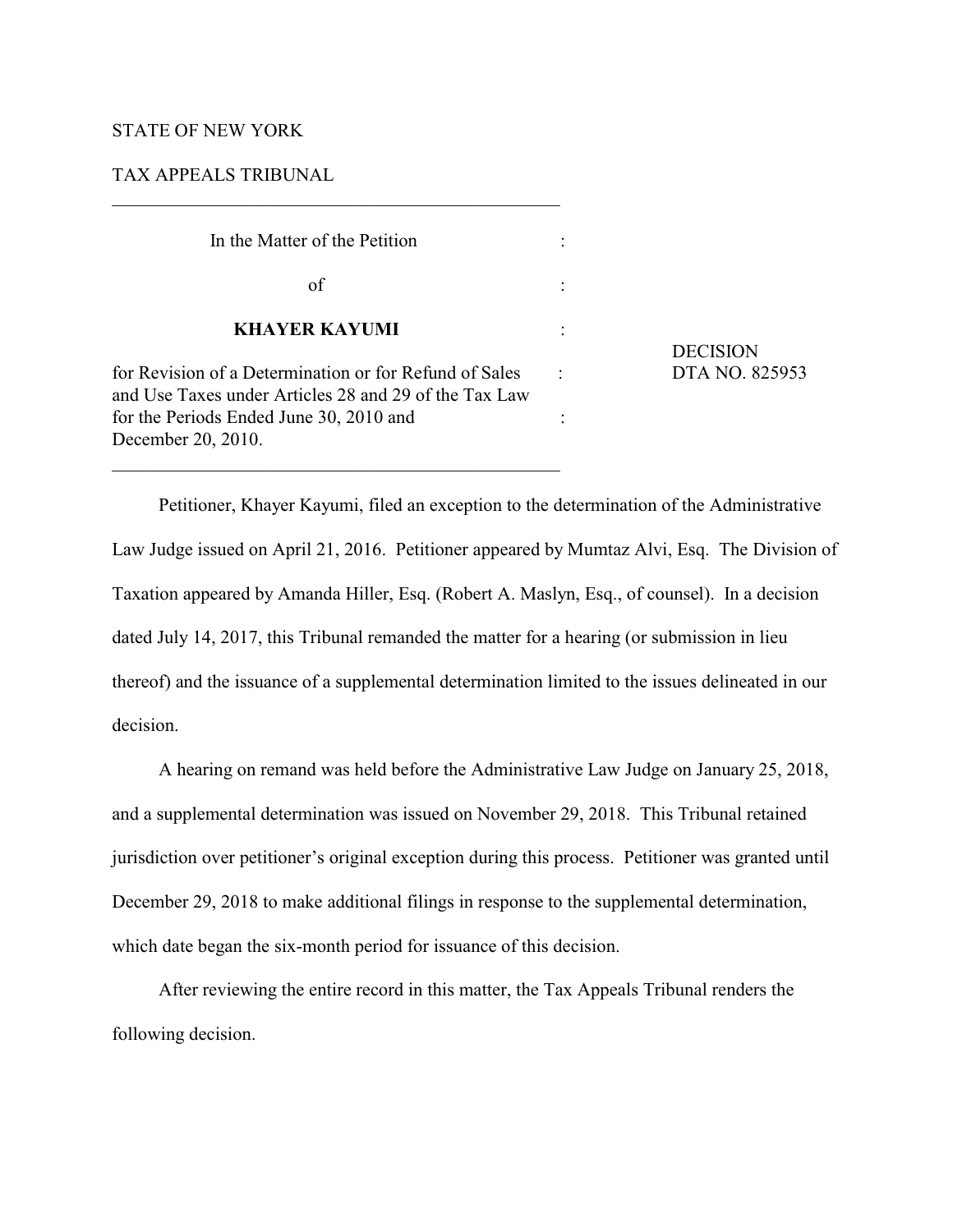#### *ISSUES*

I. Whether petitioner filed a timely request for conciliation conference with the Division of Taxation's Bureau of Conciliation and Mediation Services (BCMS), such that the Division of Tax Appeals has jurisdiction to address the substantive issues set forth by the parties.

II. Whether, if so, petitioner is liable for sales tax due on the transfer of tangible personal property, consisting of furniture, fixtures and equipment, based on the amounts he paid for the purchase or transfer of such tangible personal property.

### *FINDINGS OF FACT*

We find the facts as determined by the Administrative Law Judge on remand. These facts are set forth below.

1. BK Inner City Chicken, Inc. (the seller), operated Popeye's Chicken & Biscuit (Popeye's Chicken) located at 290 Livingston Street, Brooklyn, New York.

2. On December 31, 2010, the Division of Taxation (Division) received a notification of sale, transfer or assignment in bulk (notification) regarding the proposed sale of Popeye's Chicken on January 10, 2010 for \$160,000.00. The notification included a copy of the agreement of sale (agreement) and a rider to the agreement (rider) wherein petitioner agreed to purchase the business assets, inventory, accounts receivable and goodwill of Popeye's Chicken for \$160,000.00. The agreement states that the consideration was due at the time of the closing, but that the details of the disbursement of funds were set forth in the rider. With regard to the disbursement of funds, the rider provides that the \$160,000.00 consideration was to be disbursed

 $<sup>1</sup>$  In our July 14, 2017 decision, this Tribunal found the facts as set forth in the determination dated April</sup> 21, 2016, except that certain findings of fact (numbered 2, 6, 8, 10, 14 and 15) were modified and additional findings of fact, numbered 16 through 19, were made. The Administrative Law Judge, in his determination on remand, set forth the findings of fact in this Tribunal's July 14, 2017 decision and followed the same with additional findings of fact, numbered 20 through 31, based on the existing record and the record on remand.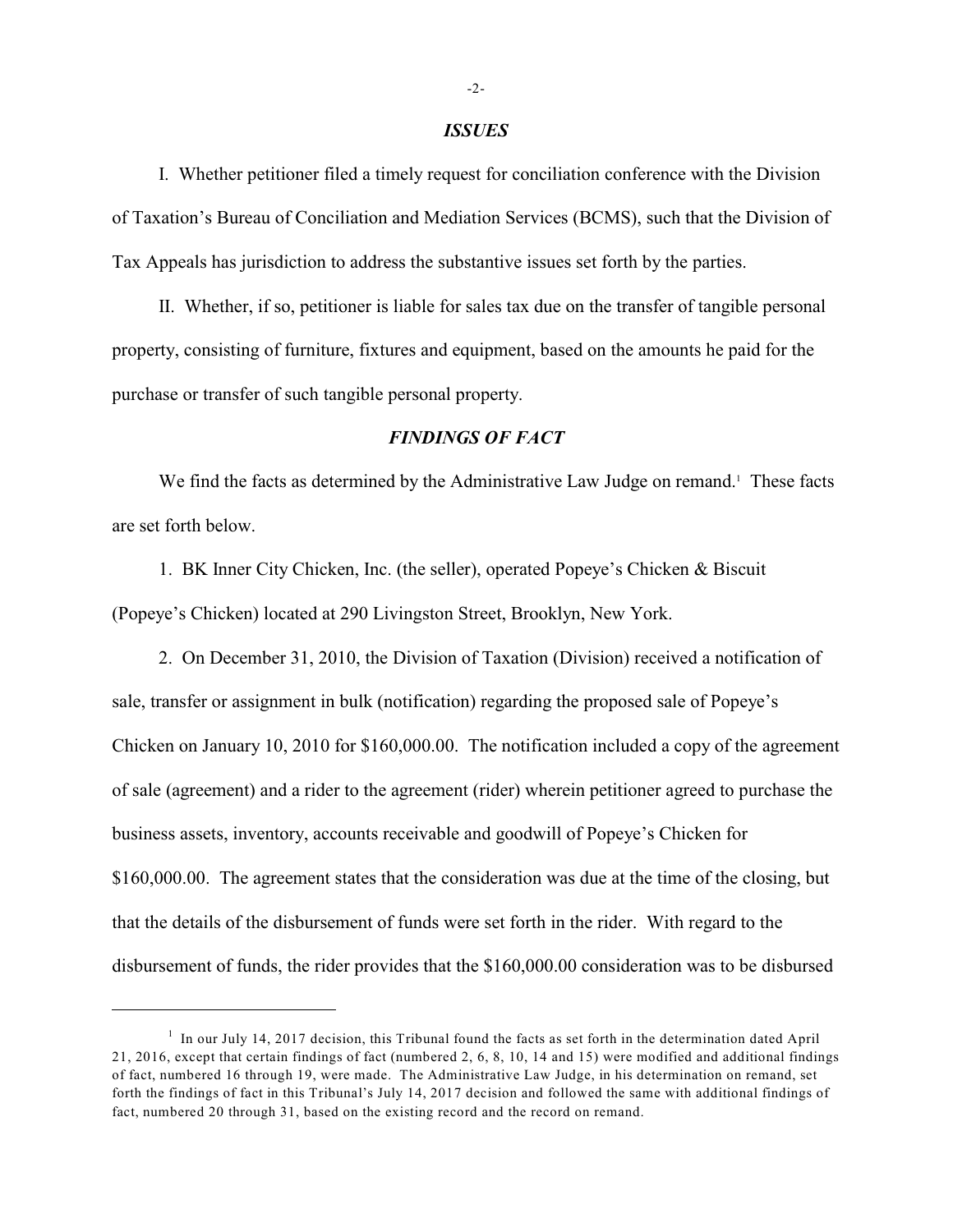as follows: (1) a down payment of \$80,000.00 in the form of a certified check made payable to the seller at the time of signing the agreement and rider, with the seller having the option of requesting that the check be made out to "New York State sales tax;" (2) a payment of \$20,000.00 in the form of a certified check made payable to a creditor of the seller at the closing; and (3) the balance of \$60,000.00 to the seller in monthly payments of \$2,000.00 each for a period of 30 months. The agreement, by its terms effective as of September 20, 2010, was signed by the seller on October 30, 2010 and by petitioner on December 1, 2010. Neither the agreement nor the rider mentioned any franchise related to the business. Thus, the agreement did not require the franchisor's approval of the purchaser.

3. The rider was also signed by the seller on October 30, 2010 and petitioner on December

1, 2010. The first paragraph of the rider provided, in part:

"At the time of the signing of the contract, the Purchaser shall pay to the Seller by Certified Check an amount of \$80,000 . . . . However, at seller's request, such check may be made payable to the New York State Sales Tax Department which shall be applied towards payment of sales tax due by the seller. Seller shall immediately remit such funds to the New York State Sales Tax Department and apply such amount as down payment toward the total purchase price of \$160,000."

4. The second paragraph of the rider acknowledged that there was a sales tax liability of at least \$200,000.00 and that the agreement was expressly conditioned upon the seller's payment of this obligation. In addition, the seller acknowledged that the sales tax liability was the seller's responsibility.

5. The third paragraph stated:

"Business shall be delivered free of any liabilities including but not limited to any tax liability due by seller to any governmental authority and seller shall be absolutely and unconditionally responsible for payment of any such amounts to any governmental authority. **This clause shall survive closing**."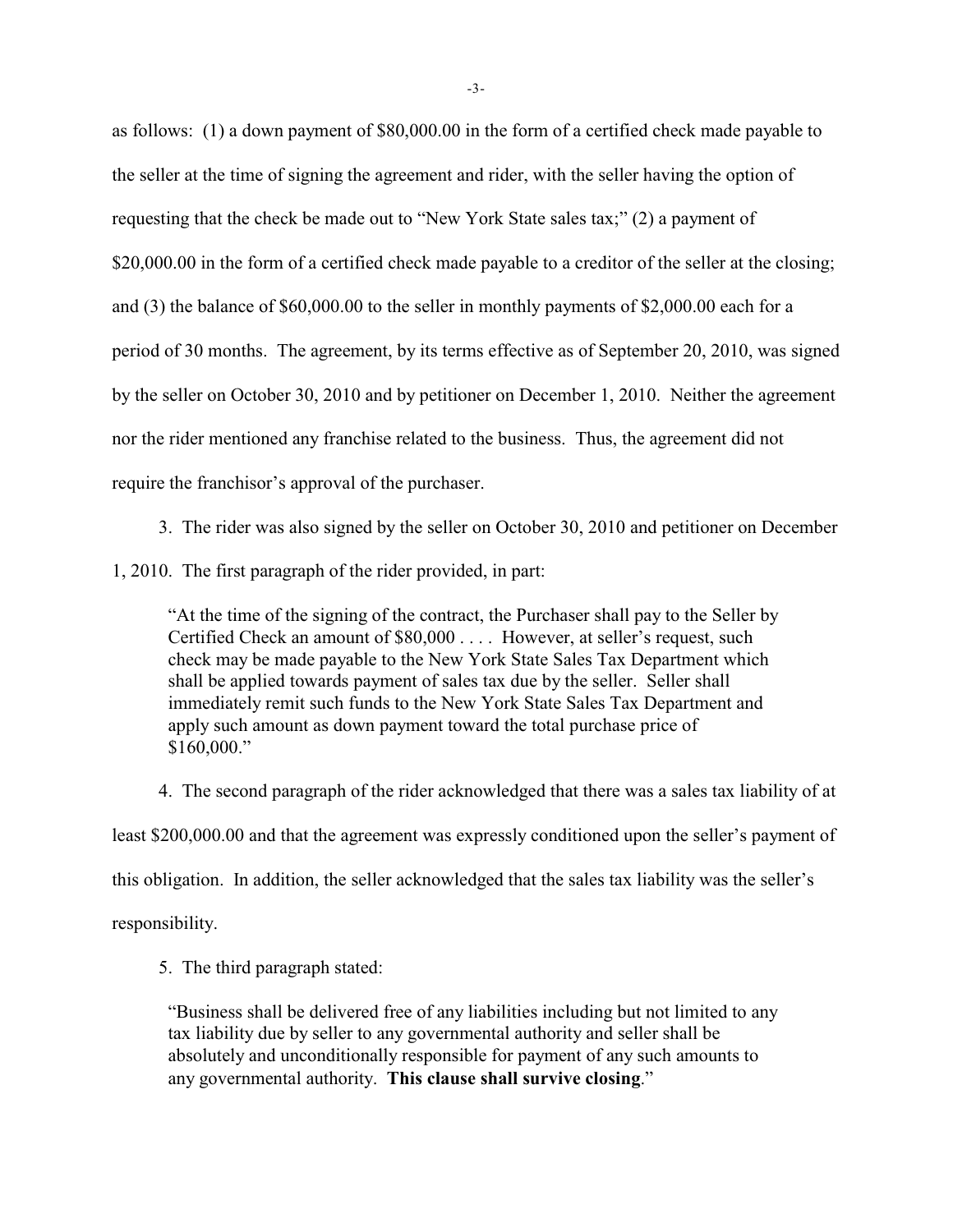6. On January 3, 2011, the Division issued a notice of claim to purchaser advising petitioner that the Division had received information indicating that he was a purchaser in a bulk sale and that there was a possible claim for sales and use taxes. Among other things, the notice stated that although not required by law, in order to be protected from incurring the seller's sales tax liability, he should place the entire amount for the purchase in an escrow fund for the purpose of satisfying the sales tax liabilities.

7. On January 7, 2011, the Division sent a follow-up letter to petitioner pointing out that sales tax is imposed on the transfer of tangible personal property and that, according to its records, the Division had not received the tax due on the same of \$10,338.67. The Division also noted that the sales tax liability of the seller could be passed on to the purchaser in a bulk sale and that it was advisable to maintain an escrow account until he received releases from the Division.

8. As of July 26, 2010, the seller had an outstanding assessed sales tax liability of \$116,397.65. As of March 29, 2011, the seller had an outstanding assessed sales tax liability of \$262,535.90.

9. By a notice of determination dated March 29, 2011 (assessment ID No. L-035572504), the Division assessed tax due against petitioner, for the period ended June 30, 2010, in the amount of \$160,000.00. The notice explained that the Division determined taxes are due from BK Inner City Chicken and that, as a purchaser, petitioner is liable for the same taxes under Tax Law  $\S 1141$  (c). The amount of the assessment was premised upon the amount tendered for the restaurant. The Division issued a second notice of determination to petitioner, also dated March 29, 2011 (assessment ID No. L-035572505), assessing tax due, for the period ended December 20, 2010, in the amount of \$10,338.67, plus penalty and interest for a total due of

-4-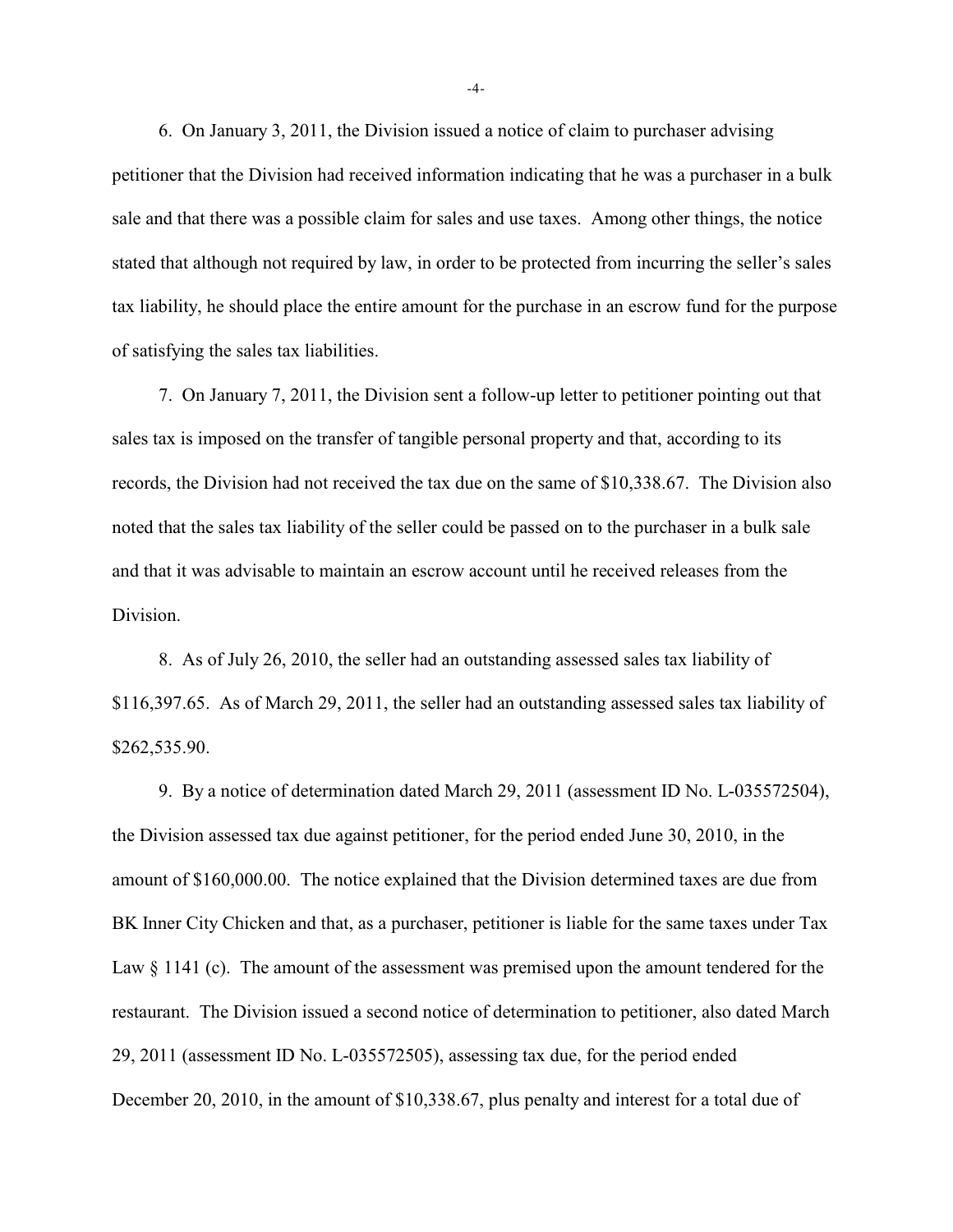\$11,908.83. The second notice explained that petitioner was liable on the transfer of tangible personal property in accordance with the provisions of Tax Law  $\S$  1133, 1138 and 1141 (c). This assessment was premised upon the amount paid for the furniture, fixtures and equipment.

10. Petitioner was a 25% shareholder of a firm known as Ariana Management Corp. (Ariana). Ariana authorized petitioner to obtain a check drawn in the amount of \$80,000.00. Accordingly, petitioner secured a check from TD Bank, dated October 28, 2010, for the amount authorized by Ariana payable to "New York State sales tax" and delivered the check to Kevin Davis, a shareholder of the seller. Another payment of \$20,000.00 was made to a creditor of the seller as required in the Rider. It is not possible to discern from the record the exact dates these two payments were made. According to the agreement, petitioner was to pay the remaining \$60,000.00 of the purchase price through 30 monthly payments of \$2,000.00 each. Petitioner never made any of these monthly payments. Petitioner did not place any of the consideration in escrow in order to satisfy the seller's outstanding sales tax liability.

11. At the end of 2010 or beginning of 2011, petitioner began operating the business and filed sales and use tax returns beginning with the period December 1, 2010 through February 28, 2011. The returns were filed in the name of 290 Livingston Chicken, LLC. At least two of the returns were signed by petitioner.

12. In August of 2012, petitioner was notified by the Division that it had not received the check for the payment of sales tax. Thereafter, petitioner contacted Mr. Davis regarding the disposition of the check, and he replied that it had been sent to the New York sales tax unit. In November 2013, petitioner contacted TD Bank regarding what became of the check and learned that the check had been deposited into a business account under the name of Platinum Properties at the Hackensack Courthouse TD branch. Upon learning that the check had been converted,

-5-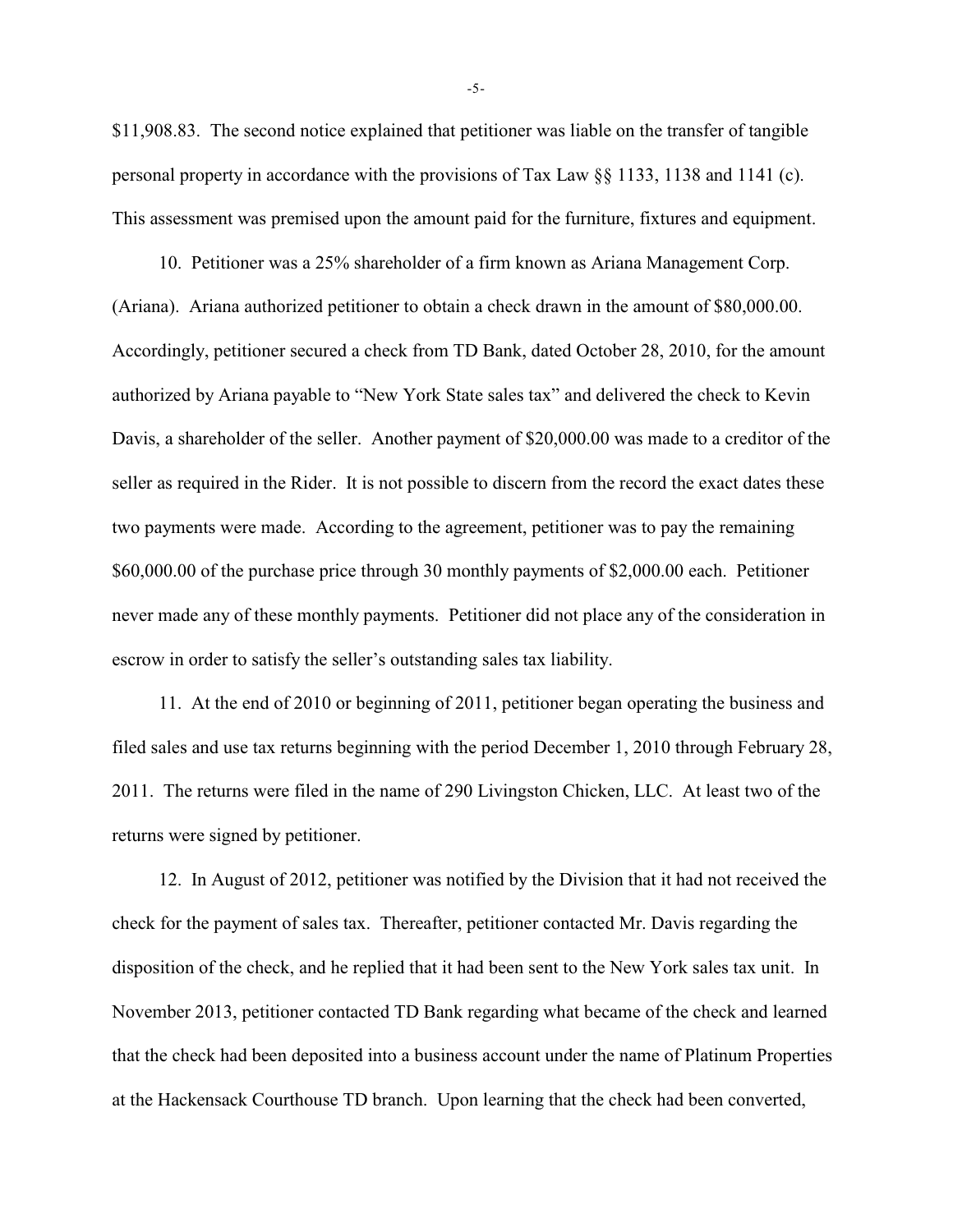petitioner filed a complaint with the Hackensack Police Department. The criminal complaint led to an indictment against Mr. Davis for unlawful deception and theft. 2

13. In or about 2013, Bank of America took possession of the restaurant because of an unpaid debt that the seller had with the bank.

14. The franchisor of the restaurant refused to give permission to petitioner to close on the restaurant because it had an issue and did not want to become involved in the situation, although it refused to inform petitioner of the exact nature of the issue.

15. Neither the lease of the restaurant nor title to any of the equipment was ever transferred to petitioner's name.

16. A petition was received by the Division of Tax Appeals on November 6, 2013. Among other documents attached to the petition was a copy of a conciliation order dismissing request dated August 23, 2013 (conciliation order). The conciliation order indicated that, as the notices of determination involved were issued on March 29, 2011, but the request for conciliation conference was not received by BCMS until August 8, 2013, or in excess of the required 90-day filing window, the request was dismissed as late filed. A cover letter issued with the conciliation order states that "[I]f you wish to contest the timeliness of your filing, you may file a petition within ninety (90) days from the date of this order with the Division of Tax Appeals." The petition filed with the Division of Tax Appeals contains a request that the timeliness requirement be waived in the interests of justice. It is further asserted in the petition that petitioner was the victim of poor professional advice and therefore should be allowed to either present his

 $2\degree$  The record does not reveal the disposition of the indictment.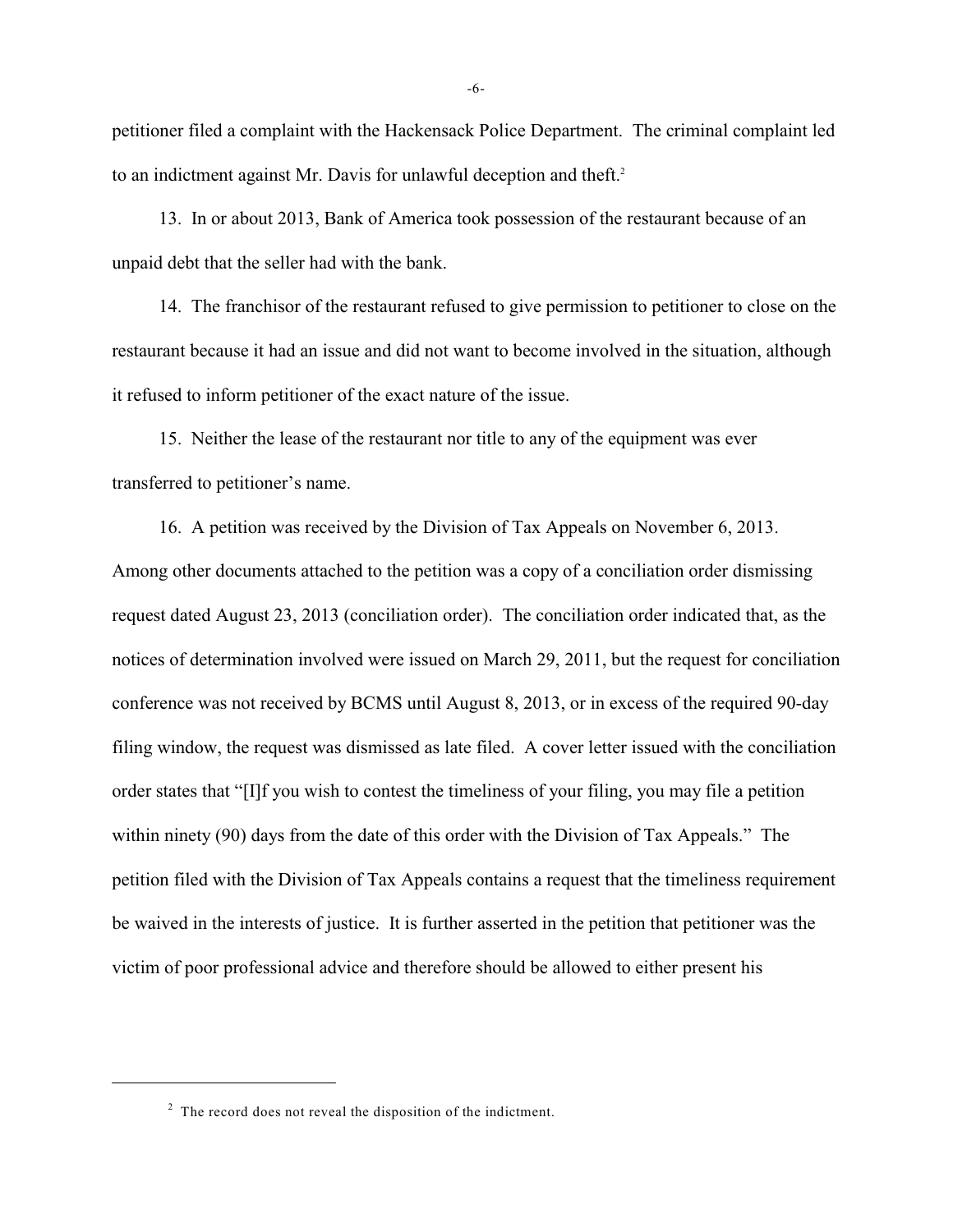substantive case to the Division of Tax Appeals, or have his case referred back to BCMS for a conference.

17. Paragraph 15 of the Division's answer affirmatively states that as petitioner did not file a request for conciliation conference with BCMS, or a petition with the Division of Tax Appeals, within 90 days of the issuance of the notices of determination at issue, "the Division of Tax Appeals has no jurisdiction to review the petition herein."

18. Petitioner filed a document (denominated an "opposition to answer") in response to the Division's answer, essentially a reply, wherein he agrees with paragraph 15 of the answer, but again asserts that because of poor professional services, he missed the deadline to file his request or petition and a gross injustice will result if he is unable to present his case.

19. There is no further mention in the record, as defined in Tax Law § 2016, of the apparently late-filed request for conciliation conference or the effect of the same on the scope of the review allowed the Division of Tax Appeals in this matter. Furthermore, a review of the complete file of the Division of Tax Appeals, including documents such as correspondence, computer records and briefs, reveals no further mention of the apparently late-filed request for conciliation conference or the effect of the same on the scope of the review allowed the Division of Tax Appeals in this matter.

20. At the hearing on remand, the Division submitted affidavits made by Deena Picard, Data Processing Fiscal Systems Auditor 3 and Acting Director of the Division's Management Analysis and Project Services Bureau (MAPS), and Fred Ramundo, a supervisor in the Division's mail room since December 2013, and currently a Stores and Mail Operations Supervisor. These affidavits detail the regular process by which the Division creates and thereafter effects the issuance of notices of determination by delivery of the same, properly

-7-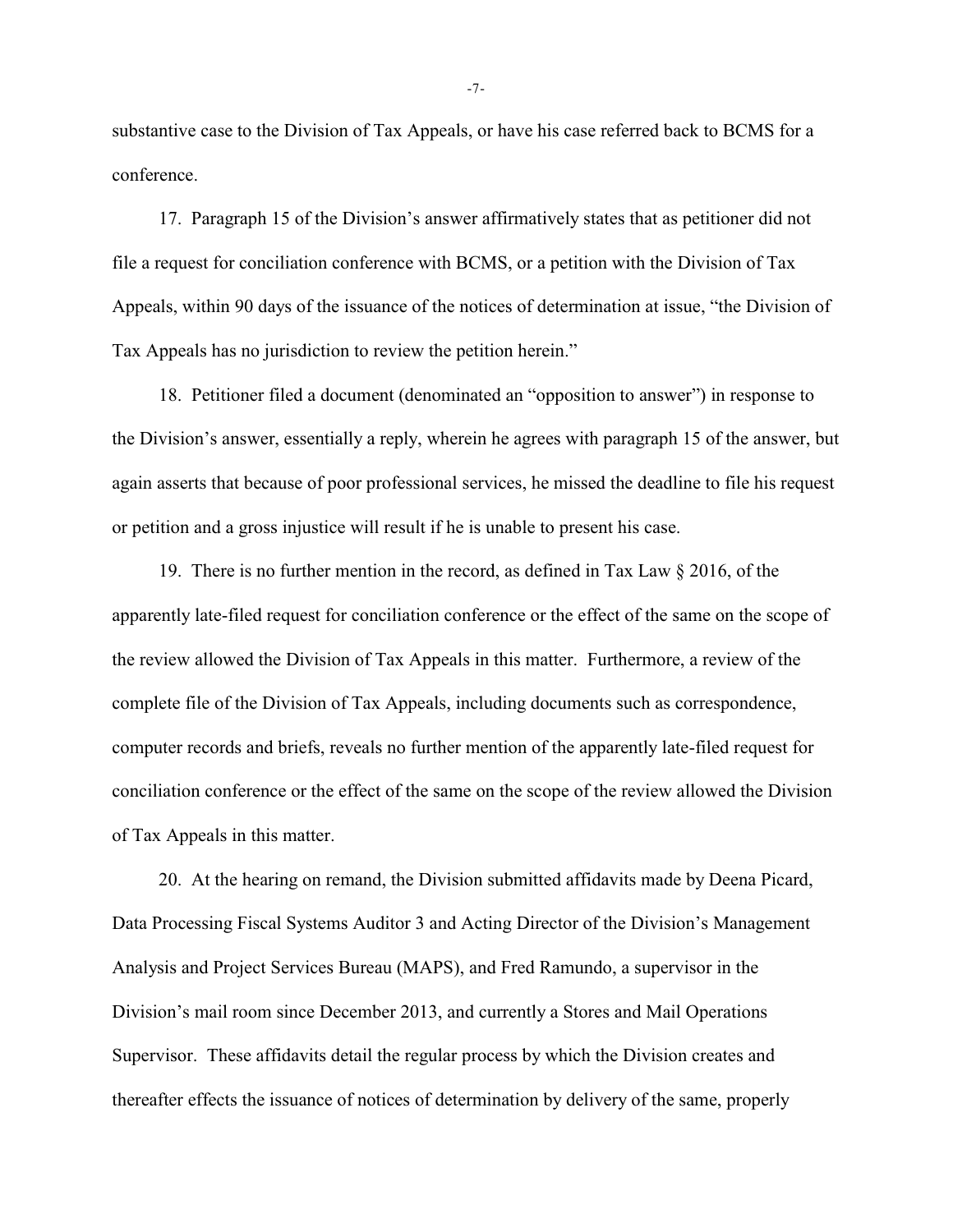addressed and with appropriate postage affixed, into the custody of the United States Postal Service (USPS) for mailing via certified mail. Each affiant made a separate affidavit pertaining to each of the two notices of determination at issue in this matter, so as to detail the process and particular information relative to the Division's regular process as it relates to each such separate notice. Both affiants aver to their personal involvement in and familiarity with the ongoing past and present practices and procedures concerning, respectively, the preparation and generation of notices such as those at issue herein, as well as the subsequent issuance of such notices by mailing (via delivery to the USPS).

21. Included with the Picard and Ramundo affidavits were copies of two certified mail records (CMRs) for the blocks of notices to be issued by the Division on March 29, 2011, including the subject notices of determination to be issued to petitioner on such date. Each such separate CMR includes one of the two notices at issue. The facts set forth hereinafter concerning the preparation and issuance of the subject notices are taken from the affidavits, as verified by the documents included therewith.

22. The Picard and Ramundo affidavits explain the Division's general process for the electronic generation and subsequent issuance of notices, such as the notices of determination at issue herein, summarized as follows:

a) The generation of notices of determination involves the use of the Division's electronic Case and Resource Tracking System (CARTS). The process commences with the CARTS computer-generation of a CMR and corresponding notices. The notices are predated with the anticipated date of their mailing, and each notice is assigned a certified control number. The certified control number for each notice appears on a separate one-page "mailing cover sheet" generated for each such notice, and that sheet bears a bar code, the taxpayer's mailing address and a departmental return address on the front, and taxpayer assistance information on the back. CARTS also generates any enclosures referenced within the body of each notice and each notice, with its accompanying mailing cover

-8-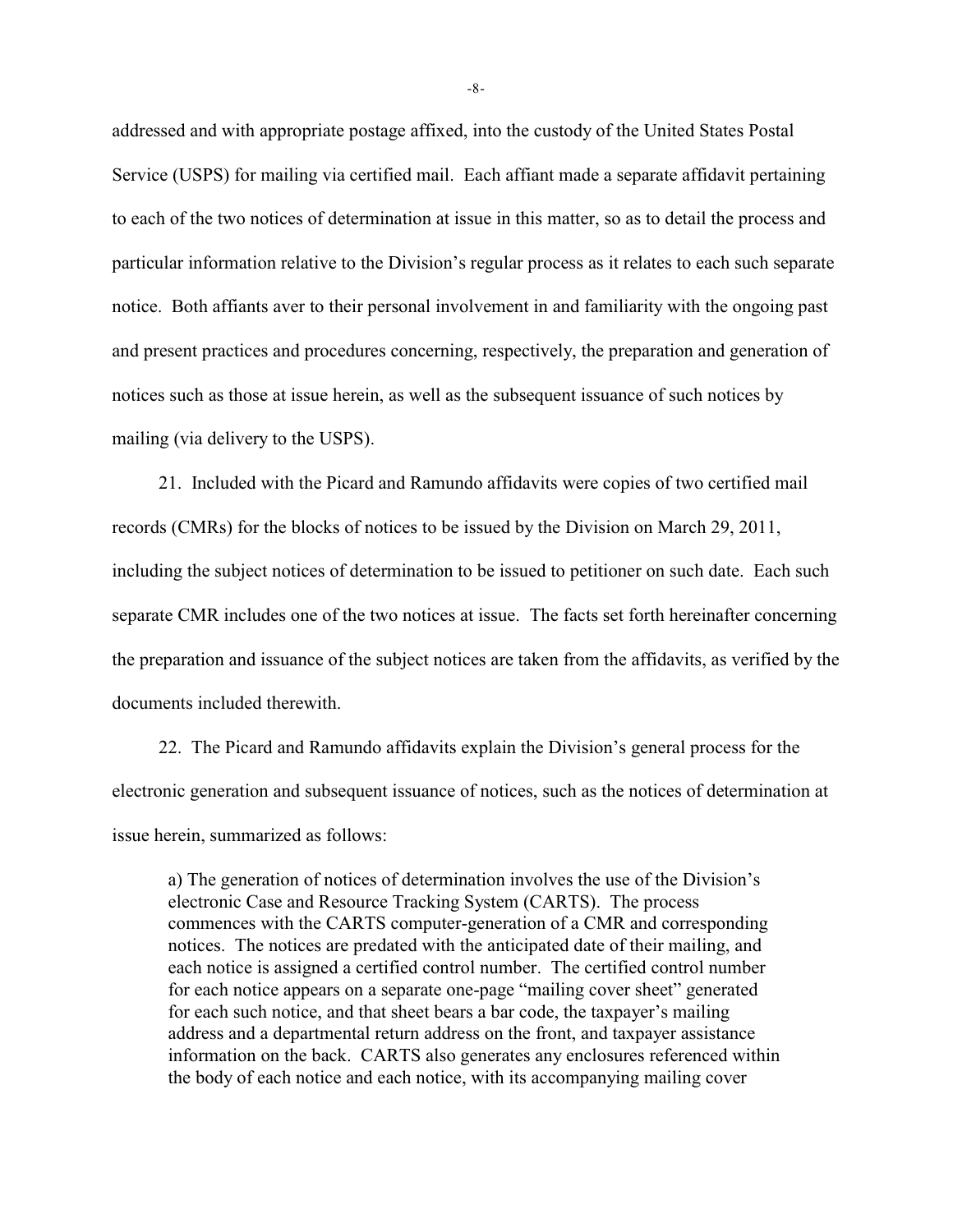sheet and appropriate enclosures, is a discrete unit with the batch of notices. The mailing cover sheet is the first sheet in the unit.

b) The CARTS-generated CMR for each batch of notices lists each statutory notice in the order in which the notices are generated in the batch. The certified control numbers for the notices appear on the CMR under the first columnar heading entitled "Certified No." The assessment numbers for the notices appear under the second columnar heading, entitled "Reference No.," and the names and addresses of the taxpayers are listed under the third columnar heading entitled "Name of Addressee, Street and PO Address." Remaining columnar headings list appropriate postage and fee amounts. Each CMR and its associated batch of statutory notices are forwarded to the Division's mail room together. The page numbers of the CMR are listed consecutively (i.e., Page: 1, Page: 2, etc.) and appear at the upper right corner of each page of the CMR. All pages are banded together when the documents are delivered to the mail room and remain banded when the postmarked documents are returned to the Division after mailing, unless ordered otherwise.

c) Each statutory notice is predated with the anticipated date of its mailing. In contrast, each page of the CMR lists an initial date that is approximately 10 days in advance of such anticipated date of mailing in order to allow sufficient lead time for manual review and processing for postage by personnel in the Division's mail room. This CMR listing specifically sets forth, at the upper left corner of the CMR, the date, Julian day of the year and military time of the day when the CMR was printed. Following the Division's general practice, this preprinted date, identified as the "run," is to be manually changed by personnel in the Division's mail room to reflect that the preprinted date on the CMR conforms to the actual date on which the statutory notices and the CMR were delivered into the possession of the USPS (i.e., the mailing date).

d) Under the Division's standard mailing procedures, statutory notices that are ready for mailing are received by the Division's mail room in an area designated for "Outgoing Certified Mail." Each notice in a batch is preceded by its mailing cover sheet and is accompanied by any required enclosures, and each batch includes its accompanying CMR. A member of the mail room staff, in turn, operates a machine that puts each statutory notice and the associated documents into a windowed envelope so that the address and certified number from the Mailing Cover Sheet show through the window. The staff member then weighs, seals and affixes postage and fee amounts on the envelopes. A mail processing clerk then checks the first and last pieces of certified mail listed on the CMR against the information contained on the CMR, and then performs a random review of up to 30 pieces of certified mail listed on the CMR by checking those envelopes against the information contained on the CMR. Thereafter, a member of the mail room staff delivers the sealed, stamped envelopes to a branch office of the USPS in the Albany, New York, area for mailing. A USPS employee is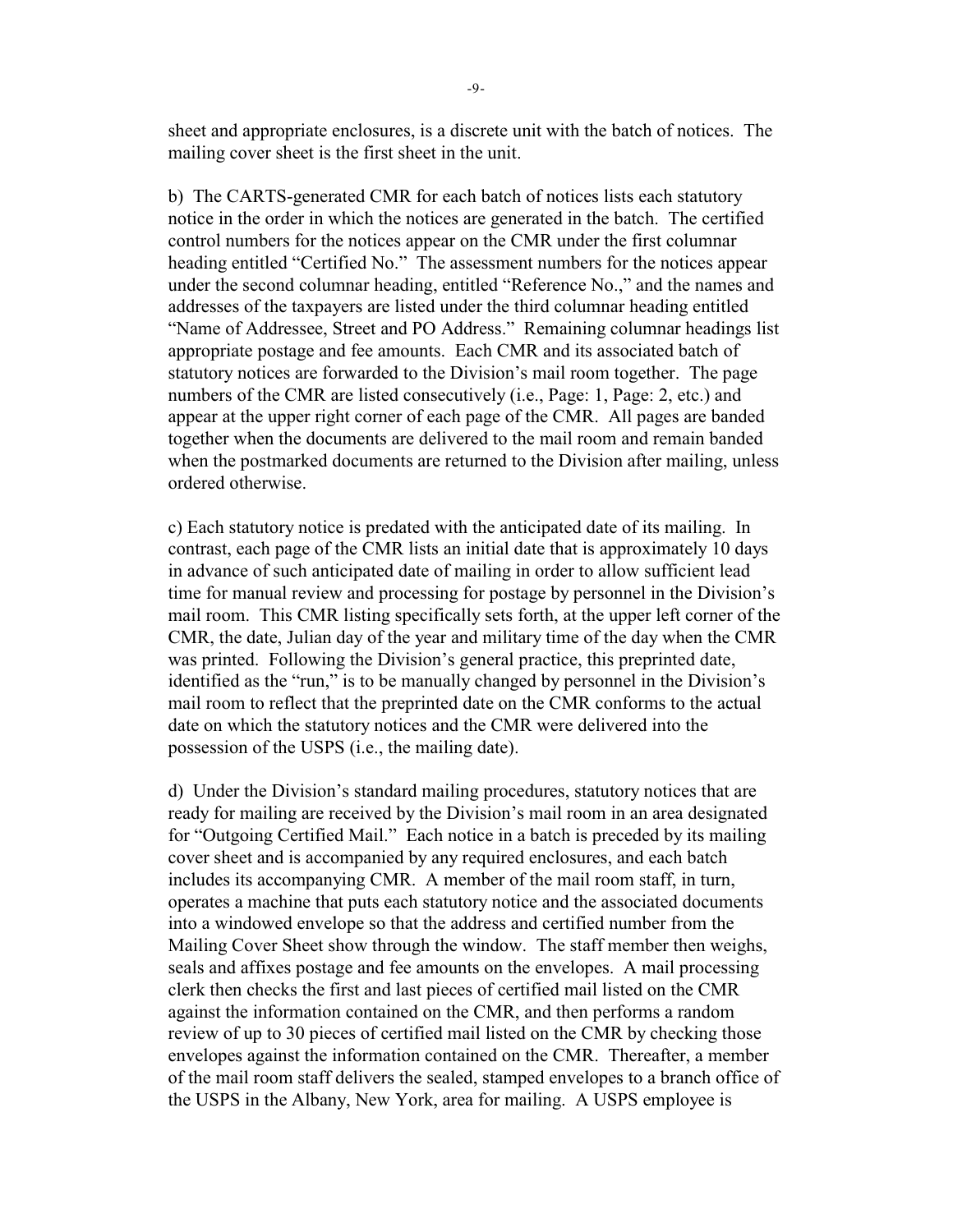instructed to affix a postmark and his or her initials or signature to the CMR to indicate receipt of the mail listed on the CMR and of the CMR itself. The USPS employee is further instructed to either circle the number of pieces received or indicate the total number of pieces by writing the number of pieces on the CMR. The CMR is the Division's record of receipt by the USPS for the pieces of certified mail listed thereon. In the ordinary course of business and pursuant to the practices and procedures of the mail room, each CMR is picked up at the post office by a staff member on the following day after its initial delivery and is delivered back to the Division for storage and retention in the regular course of its business.

### *Notice Number L-035572505*

23. The affidavits and the 28-page CMR for notice number L-035572505 provide

information specific to the issuance of that notice, summarized as follows:

The CMR for the block of notices to be issued on March 29, 2011, including notice number L-035572505, consists of 28 cut-sheet pages, and reflects 11 entries on each of its pages except for page 28 (the final page) on which there are 6 entries, for a total of 303 entries. This total is preprinted on the last page of the CMR under the heading "pieces," which is located immediately to the right of the preprinted line "total pieces and amounts." Directly beneath the heading "total pieces and amounts is the preprinted line "total pieces received at post office." The area immediately to the right of this preprinted line and directly below the preprinted heading "pieces" is blank. The date on which the CMR was printed (its "run" date) appears as "20110811700" (the year, Julian day of the year and military time of the year) in the upper left corner of the CMR. This run date is approximately 10 days in advance of the anticipated date of mailing of the notices set forth therein. In the upper right corner of the first page of the CMR, the date March 29, 2011 has been handwritten by Division mail room personnel in order to ensure that the date on the CMR conforms with the actual date of mailing. This handwritten addition does not appear on the last page of the CMR, notwithstanding the assertion of that fact in the Picard affidavit.

Page 27 of the CMR reflects that notice, numbered L-035572505 was to be sent by certified mail under certified mail control number 7104 1002 9730 0543 5285 to petitioner, Khayer M. Kayumi, at his address in Bensalem, Pennsylvania. This address and certified control number appear on the mailing cover sheet accompanying Notice L-035572505, and the same address appears on such notice of determination, as well as on the balance of documents in the record concerning petitioner, including the power of attorney, request for conference, cover letter accompanying the conciliation order, and the petition.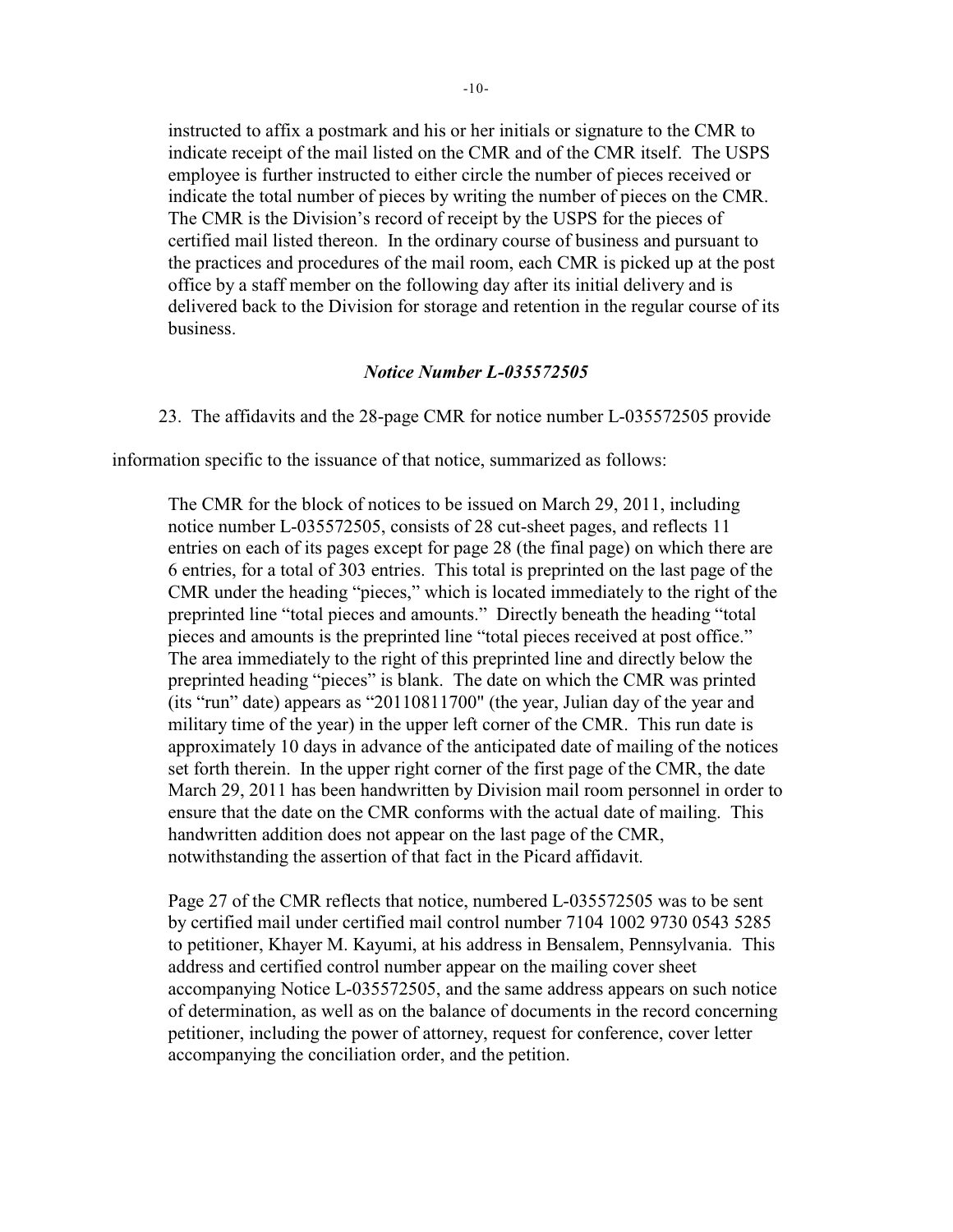Each page of the CMR bears the stamped postmark of the Colonie Center, New York branch of the USPS (zip code 12205), dated March 29, 2011, including the last page, which also includes the following stamped instruction:

# **POST OFFICE** Hand write total # of pieces and initial.

**Do Not** stamp over written areas.

24. The aforementioned March 29, 2011 postmark, together with the initials of the USPS employee receiving the items for mailing, appear on the last page (page 28) of the CMR. However, the number of pieces of mail is not hand written, per the specific direction set forth in the Division's stamped instruction. The stamped instruction, and the apparent failure to comply therewith, is not mentioned or addressed in any manner in the Picard or Ramundo affidavits. Similarly, the preprinted total number of items of mail, 303, is not circled or handwritten in accord with the terms of the standard mailing procedures as described in the foregoing affidavits (*see* finding of fact 22 [d]). This failure is likewise not mentioned in the Picard or Ramundo affidavits.

# *Notice Number L-035572504*

25. The affidavits and the one-page CMR for notice number L-035572504 provide

information specific to the issuance of that notice, summarized as follows:

The one page CMR for notice number L-035572504, to be issued on March 29, 2011 reflects one entry thereon, and the number "1" is preprinted on this one-page CMR under the heading "Total Pieces And Amounts." The date on which the CMR was printed (its "run" date) appears as "20110811700" (the year, Julian day of the year and military time of the year) in the upper left corner of the CMR. This run date is approximately 10 days in advance of the anticipated date of mailing of the notice set forth on the CMR. In the upper right corner of the CMR the date "3/29/11" has been handwritten by Division mail room personnel in order to ensure that the date on the CMR conforms with the actual date of mailing. The one-page CMR bears the stamped postmark of the Stuyvesant Plaza branch office of the USPS (zip code 12203), dated March 29, 2011, together with the initials of the USPS employee receiving the one item being mailed. The CMR reflects that only one notice, numbered L-035572504, was being sent by certified mail, under certified mail control number 7104 1002 9730 0543 5407, to petitioner, Khayer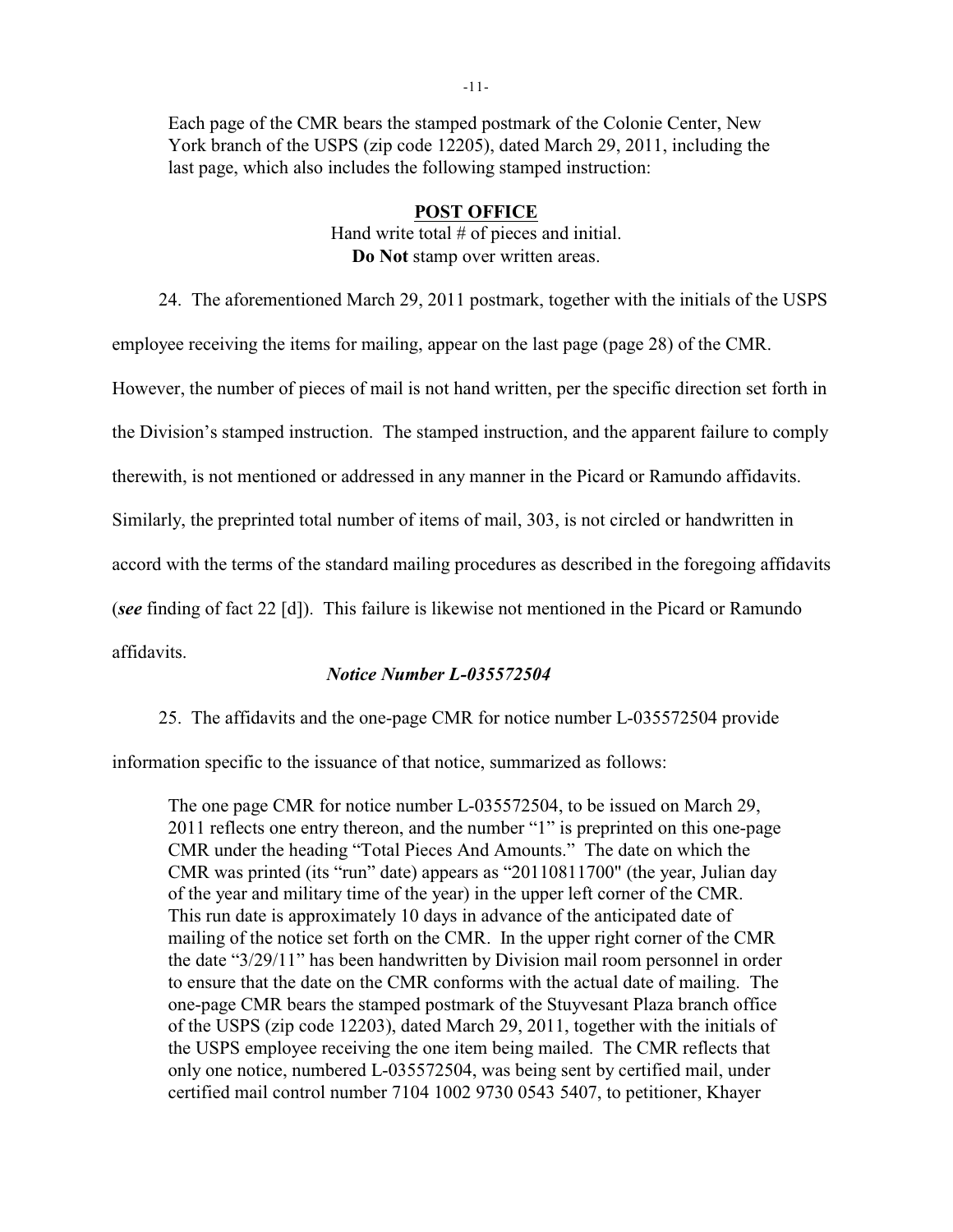M. Kayumi, at his address in Bensalem, Pennsylvania. This address and certified control number appear on the mailing cover sheet accompanying notice L-035572504, and the same address appears on such notice of determination, as well as on the balance of documents in the record concerning petitioner, including the power of attorney, request for conciliation conference, cover letter accompanying the conciliation order, and the petition.

All notices targeted for manual review are printed in one run. The page number of the CMR pertaining to such notices is noted in the upper right corner of each CMR page. Each unit which has notices selected for manual review receives a separate and complete CMR for their notices. The notice numbered L-035572504 was selected for manual review by the Audit Division-Sales Tax-Desk Audit-AG2, and was printed on page 5 of the run. This number ("5") appears in the upper right corner of the CMR, and directly above this number is the handwritten date "3/29/11," indicating the manually inserted date of actual mailing.

26. Unlike the multiple-page, multiple-notice, CMR described above and pertaining to notice number L-035572505, this one-page CMR lists and pertains to only one notice. As described above, the number "1" is preprinted on this single-page CMR, under the heading "pieces," which is located immediately to the right of the preprinted line "total pieces and amounts." Directly beneath the heading "total pieces and amounts" is the preprinted line "total pieces received at post office." The area immediately to the right of this preprinted line and directly below the preprinted heading "pieces" is blank. Also, unlike the multiple-page, multiple-notice CMR regarding notice number L-035572505, there is no stamped instruction on this one-page CMR directing the USPS employee to handwrite the number of pieces of mail thereon.

27. As to actual receipt of the notices at issue, petitioner stated in testimony that he received a "certified mailing," which he generically referred to as a "tax letter" and as "documents from New York State." Petitioner could not remember the date of receipt. In particular, petitioner testified on direct examination as follows: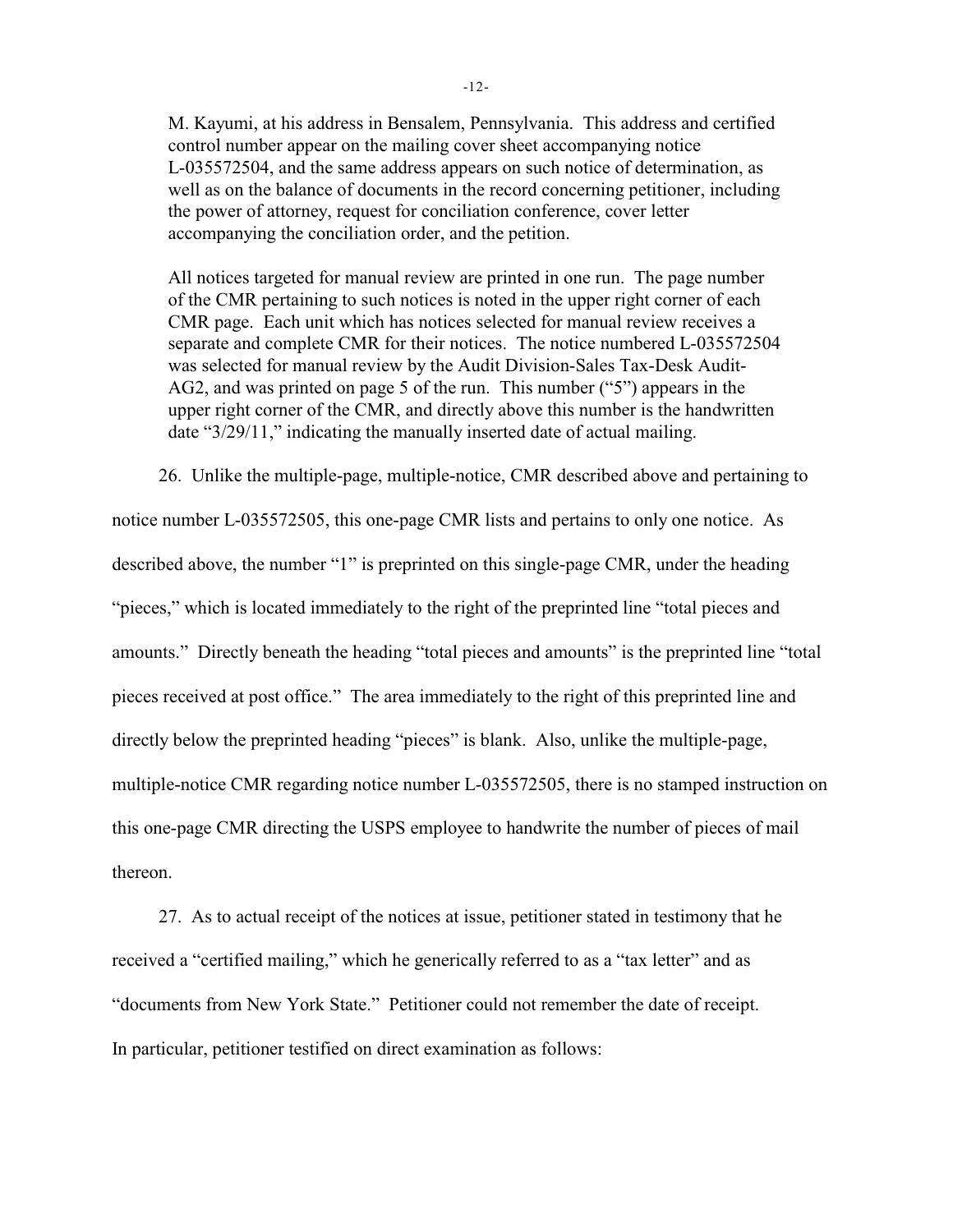"Q. Mr. Khayumi, do you remember receiving a letter from the New York State tax department approximately in the end of March 2011 or the beginning of April 2011?

A. Yes I do. I remember I received by certified mail. It would be for - - I don't remember the date, it was sometime, I was at work - - I received certified mail from the New York State Department of - -

Q. That would be notice of determination; correct?

A. I don't really know. A couple of letters I received, yes, sir.

Q. What did you do with the letter?

A. By certified mail, I received the tax letter, I dropped off to my accountant or my attorney; the accountant" (transcript of proceedings on remand, pp 28, 29).

28. Petitioner noted that he gives such tax documents that he receives to his accountant.

In this case, petitioner stated that he gave "whatever he received" to his accountant, Akshay

Dudani, CPA. Thereafter, believing that Mr. Dudani was not acting on his accounting matters,

including his tax matters, in a sufficiently expeditious manner, petitioner transferred his

accounting business, including his tax matters, to another, un-named, accountant. In similar

fashion, and upon the same perceived delay in acting, petitioner thereafter re-engaged Mr.

Dudani as his accountant for all matters, including his tax matters.

29. Upon additional questioning, petitioner testified as follows:

"JUDGE GALLIHER: Mr. Khayumi, you initially said that you received the document, back around March of 2011, the notices of determination that are here. Those are dated on their face March 29, 2011.

Your answer was somewhat general. Do you recall what document you received and the date on which you received it?

THE WITNESS: It was from New York State.

JUDGE GALLIHER: Okay.

THE WITNESS: Again, some of the paperwork I can't understand what is that for. That's why I involved the accountant and then I worked with him.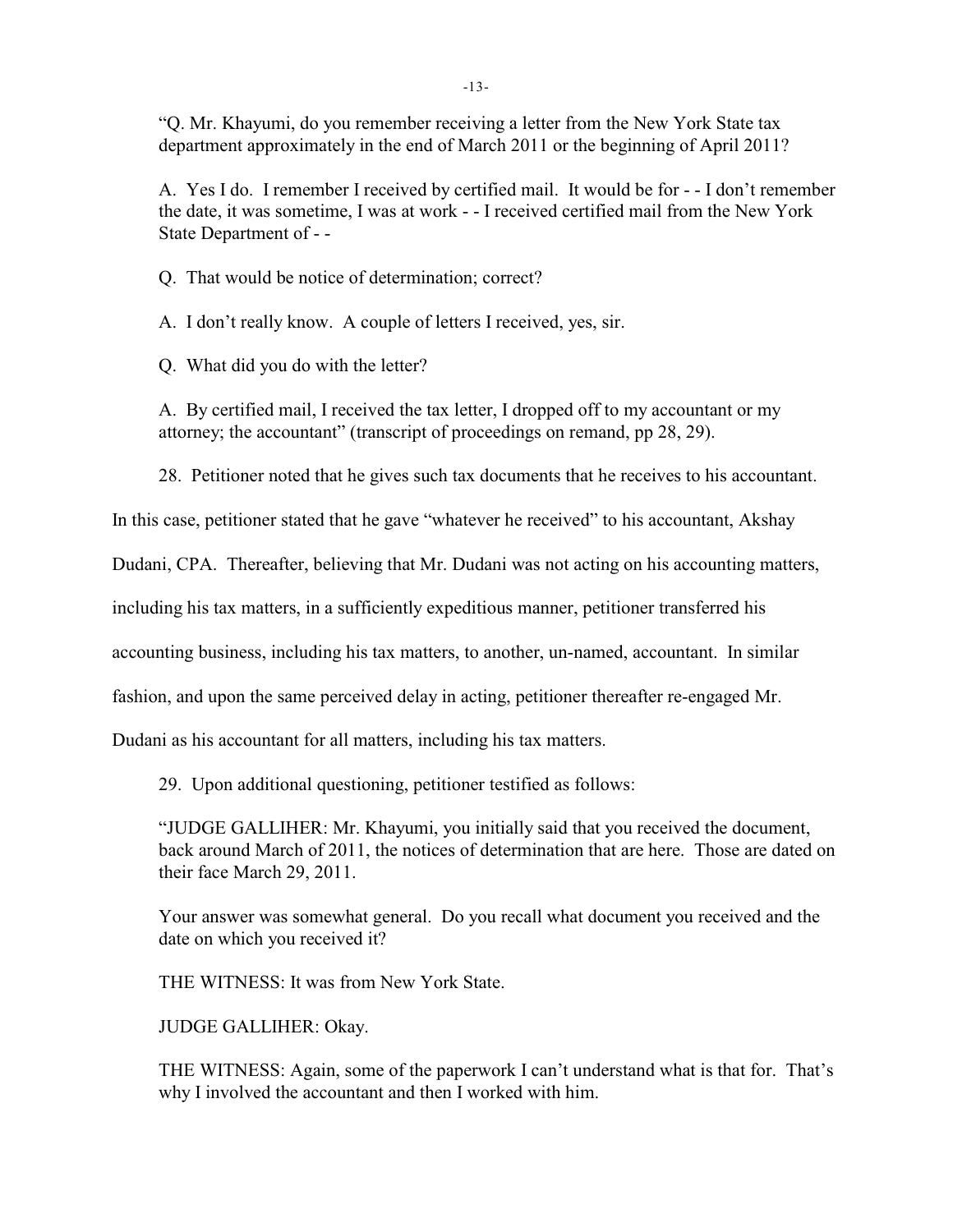JUDGE GALLIHER: Is it your general practice when you receive documents from a taxing authority, either the IRS, or the State of New York, you get any return documents over to your accountant?

A. Yes, sir." (transcript of proceedings on remand, pp 38, 39).

30. In the request for a BCMS conference, signed by Mr. Dudani on August 7, 2013, petitioner specified four assessment numbers (notices) as at issue, including the two notices of determination identified herein. The August 23, 2013 conciliation order dismissing request, on the basis that the request was untimely, was captioned as pertaining specifically, by assessment number, to only the two notices of determination at issue in this matter.<sup>3</sup> The petition, also signed by Mr. Dudani, likewise specifies that it pertains only to the two notices of determination identified as at issue herein. In addition to the substantive arguments asserted therein, the petition addresses itself to the issue of timeliness in essentially the same manner as the request for conference, as follows:

"This office requests to waive timeliness of filing requirement, in 'INTEREST OF JUSTICE'. The taxpayer is victim of poor professional advice and has a just cause. We believe that the taxpayer should be granted an opportunity to present his case with Division of Tax Appeals."

31. The notification of sale, transfer or assignment in bulk (form AU-196.10) in this matter specifies, at section III-f thereof, a sales price of \$116,492.00 for the tangible personal property included in the subject transaction (*see* exhibit G at p 43; exhibit H). Petitioner stated that the tangible personal property consisted of "five tables and 20 chairs," and alleged that the equipment was "beat up." He also stated that he took physical possession of the premises (the building), and of the tangible personal property therein (the furniture, fixtures and equipment such as tables, chairs and ovens) at the end of 2010 or beginning of 2011, and used the same in

<sup>&</sup>lt;sup>3</sup> The record does not disclose the disposition of the other two assessments listed as being protested under the request for BCMS conference.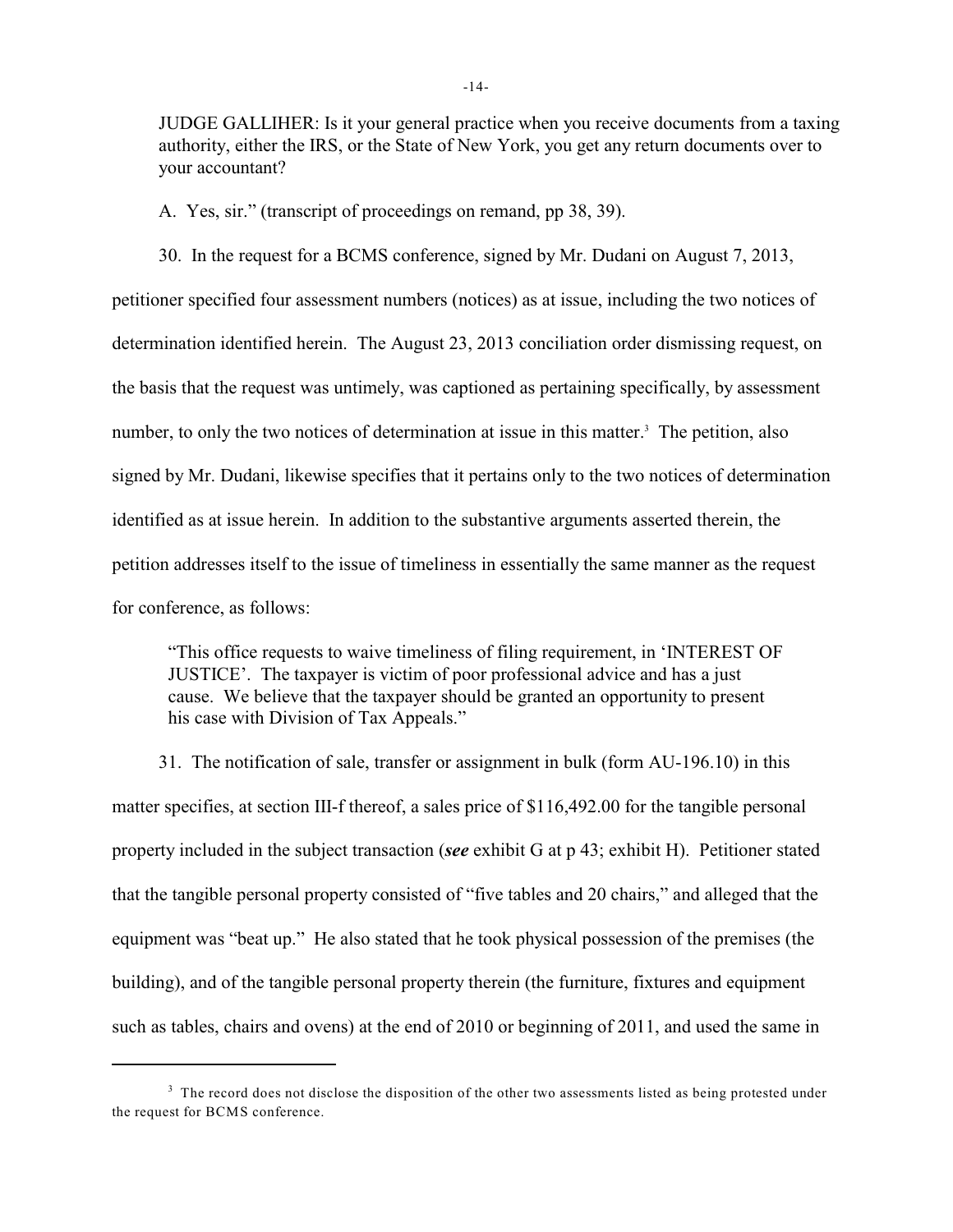operating the business known as 290 Livingston Chicken, LLC (*see* finding of fact 11), for approximately two years thereafter.

#### *THE SUPPLEMENTAL DETERMINATION OF THE ADMINISTRATIVE LAW JUDGE*

The Administrative Law Judge began the supplemental determination in this matter by noting the narrow scope of the issues on remand; namely, whether petitioner timely protested either or both of the notices of determination here at issue, and whether petitioner was liable for sales tax determined by the Division on the bulk transfer of tangible personal property pursuant to the sale of the restaurant.

Regarding the first issue on remand, the Administrative Law Judge described the statutory requirement of timely filing a petition to protest a notice of determination within 90 days of the mailing of such notice, or, in the alternative, filing a request for a conference with BCMS if the time for filing a petition for such a hearing has not elapsed. He observed that the timeliness requirement is strictly enforced and a petition filed even one day late is considered untimely, leaving the Division without jurisdiction to consider the merits of the petition.

The Administrative Law Judge found that where timeliness of a request for a BCMS conference is at issue, the initial inquiry is whether the Division carried its burden of proving proper mailing of the notice by certified or registered mail to petitioner's last known address. The Division can prove the fact and date of mailing by submitting proof of a standard mailing procedure by someone with knowledge of the relevant procedures and that such a procedure was followed in this particular instance. According to the Administrative Law Judge, an affidavit from someone with the requisite knowledge of the Division's mailing procedure accompanied by a properly completed CMR satisfies the Division's burden of proof. Establishing proper mailing serves to toll the period of limitations for assessment of tax and triggers the 90-day period in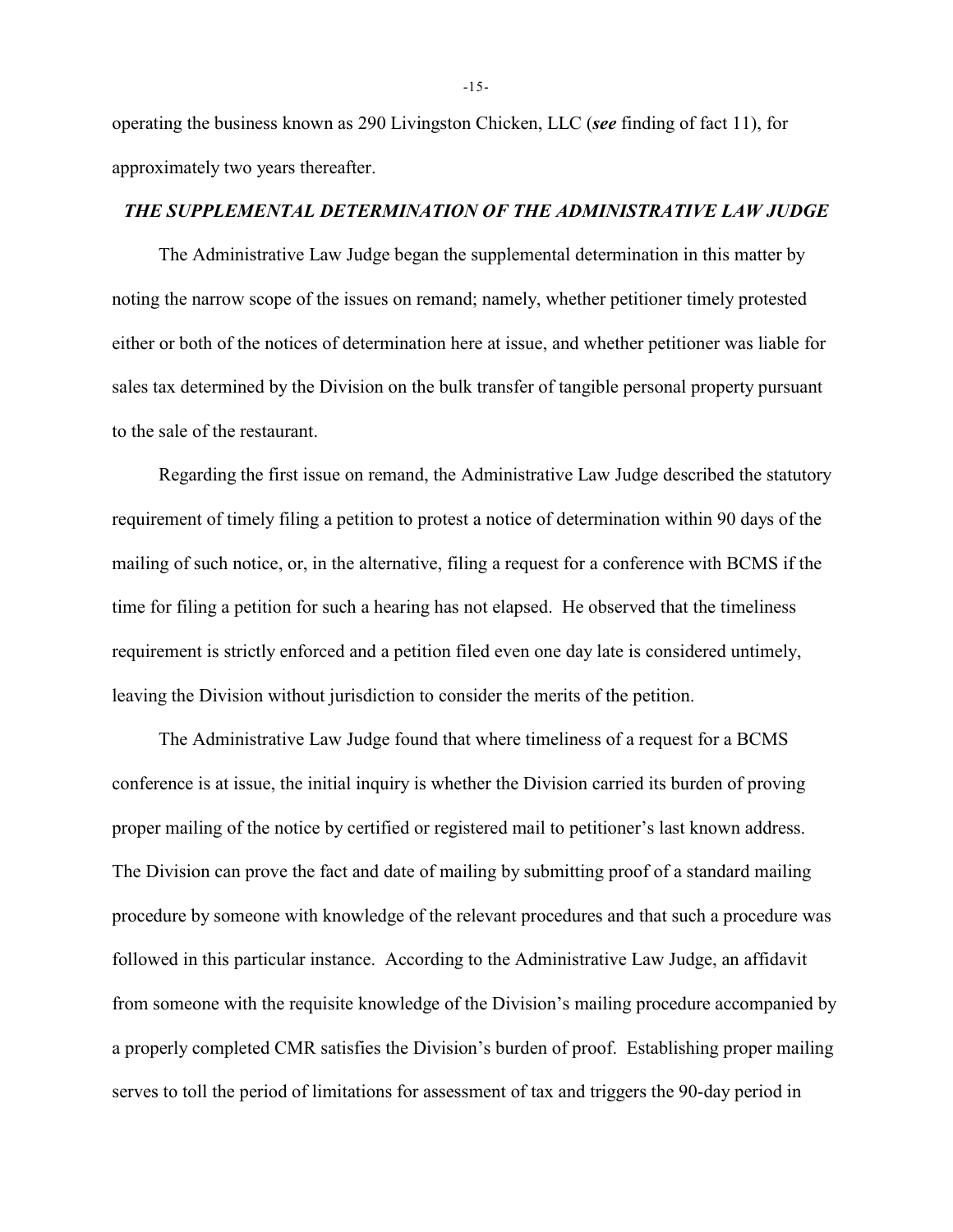which to bring a protest of the statutory notice. The Administrative Law Judge noted that it is the Division's burden to show proper mailing of the statutory notice in the first instance.

The Administrative Law Judge found that while the Division was able to prove its standard mailing procedures through the affidavits of its employees, the CMR with respect to notice L-035572505 was not properly completed and thus flawed. As such, according to the Administrative Law Judge, the CMR in that case fails to provide verification of the total number of pieces of mail delivered into the custody of the USPS on March 29, 2011, and thus does not establish mailing of that statutory notice. The Administrative Law Judge concluded that as a consequence, the period within which to protest a statutory notice did not commence. However, other evidence establishing actual receipt of the statutory notice by a taxpayer can overcome a flawed CMR, in which case the date of receipt commences the 90-day period in which to file a protest of the statutory notice.

The Administrative Law Judge found that in the present case, there was no unequivocal acknowledgment of receipt of the notice by petitioner, and actual receipt thereof could only be inferred from petitioner's August 7, 2013 request for a BCMS conference. The Administrative Law Judge found that this fact distinguished the present case from other situations in the case law in which taxpayers have acknowledged receipt of the notice as of a date certain. The Administrative Law Judge found this difference significant and determined that it effectively negated petitioner's admission that he had not filed a protest within 90 days of the purported issuance date of the statutory notice. Based on the evidence in this record, the Administrative Law Judge concluded that the earliest date of petitioner's actual receipt of the statutory notice was August 7, 2013, which date commenced the period within which to bring a challenge. Because petitioner's August 8, 2013 request fell within the following 90-day period, the

-16-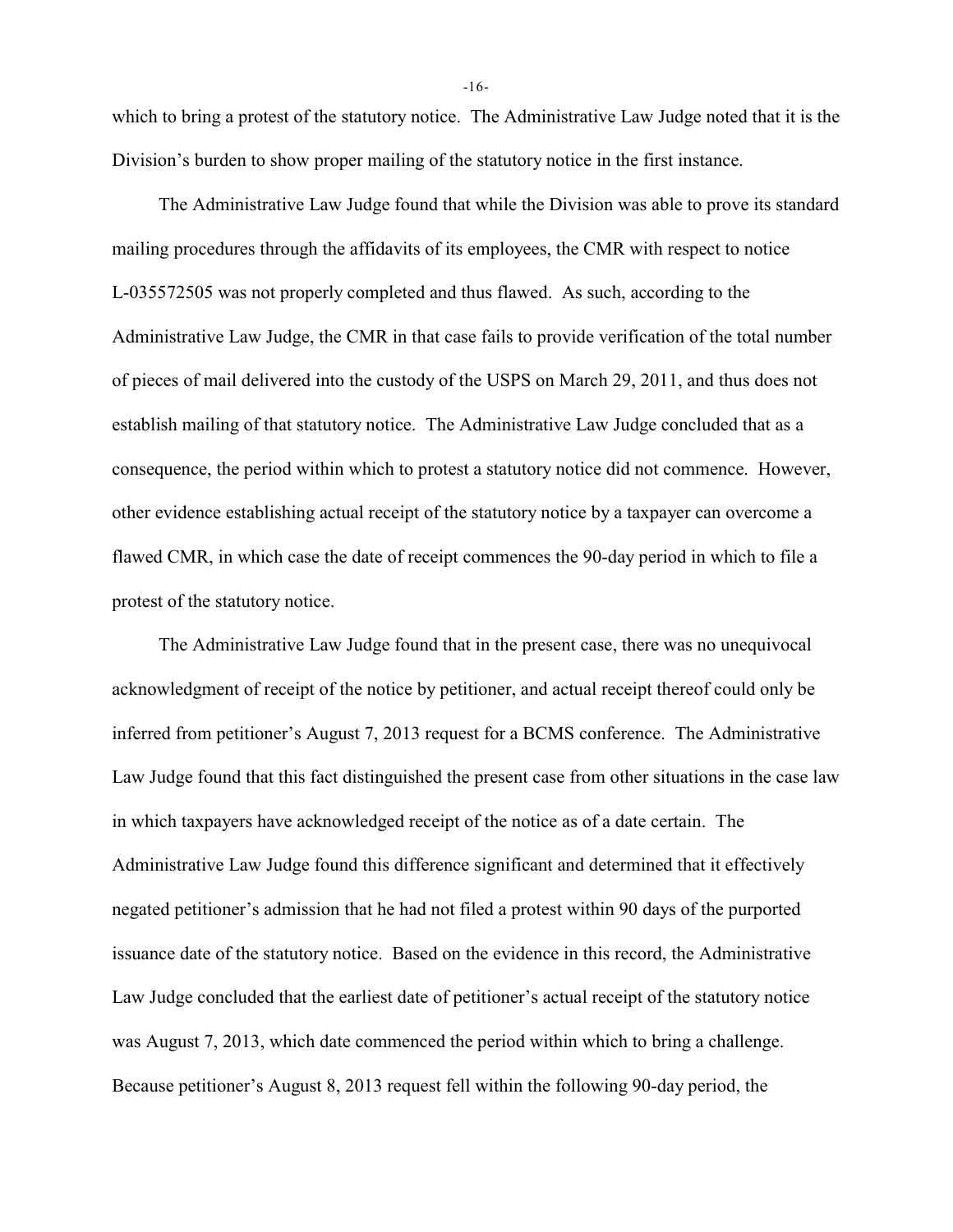Administrative Law Judge concluded that the conciliation order improperly dismissed petitioner's request as untimely. Because petitioner filed a timely protest of BCMS's dismissal of his request, the Administrative Law Judge found that the Division of Tax Appeals had jurisdiction to address the merits of petitioner's claim with respect to notice number L-035572505.

Next, the Administrative Law Judge addressed the propriety of the proposed assessment in the statutory notice, which determined sales tax due based on the bulk transfer of tangible personal property in connection with the sale of the restaurant. The Administrative Law Judge considered the notice of sale, transfer or assignment in bulk filed by petitioner, the value of the property purported to be transferred and petitioner's subsequent use of that property. The Administrative Law Judge found that a sale of the equipment and fixtures reported in the notice of bulk sale did occur, based on petitioner's possession of and use of the property, and sustained notice L-035572505 on that basis.

The Administrative Law Judge then addressed notice of determination number L-035572504, which determined derivative liability against petitioner based on the seller's prior sales tax liability and limited to the purchase price for the restaurant. The Administrative Law Judge concluded that although the CMR for this notice likewise was missing a handwritten number of articles acknowledging the number of notices delivered into the USPS' possession on March 29, 2011, such failure was inconsequential because notice L-035572504 was the only piece of mail listed on the CMR, leading to the reasonable inference that this particular notice was mailed on the date indicated on the CMR. Taken together with the affidavits of the Division employees describing the Division's regular mail procedures, the Administrative Law Judge concluded that the Division bore its burden of showing proper mailing of this statutory notice on

-17-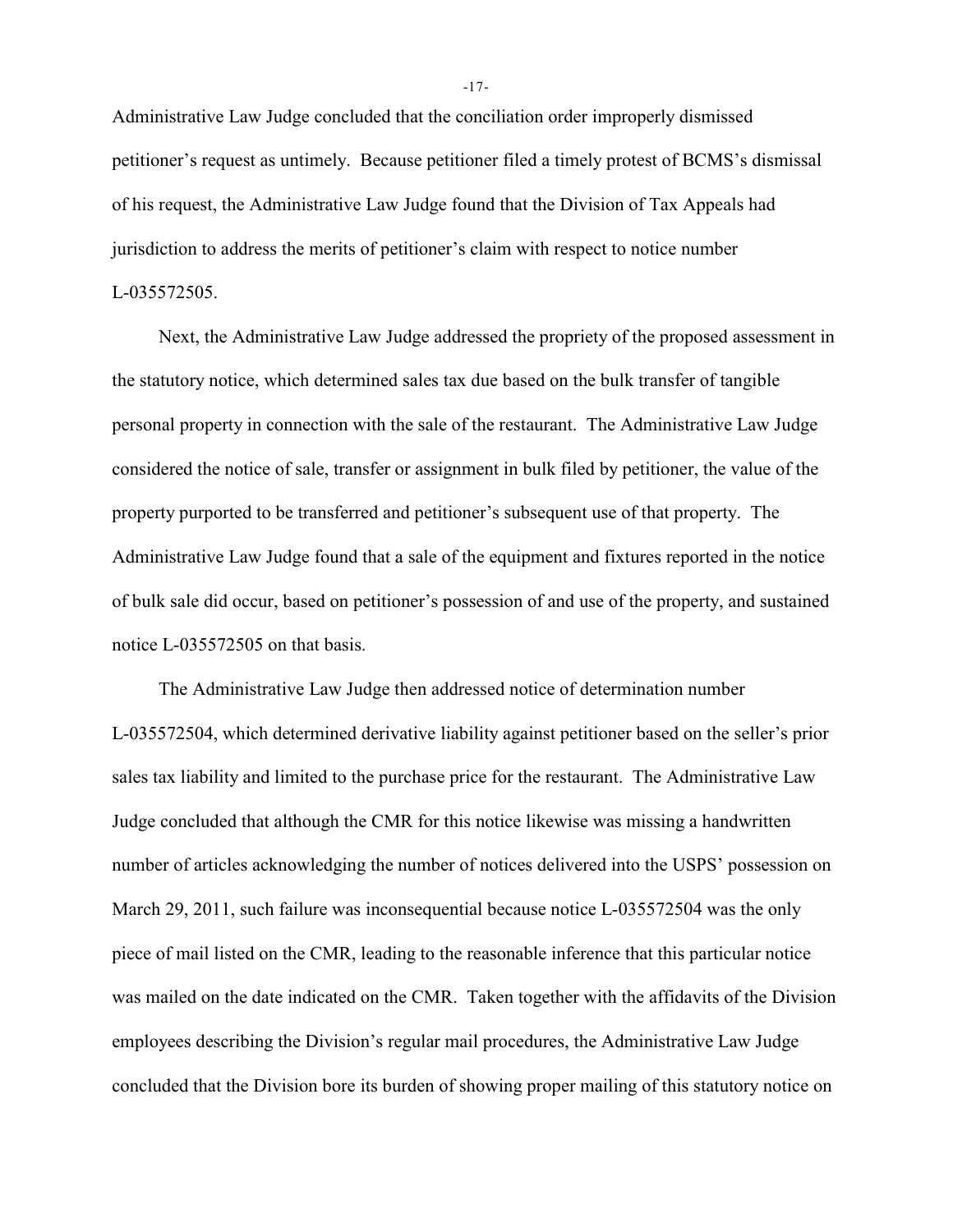March 29, 2011. As a consequence, according to the Administrative Law Judge, petitioner was required to file a protest of that notice within the 90-day period following its mailing. However, the Administrative Law Judge found that petitioner did not provide any basis to rebut the presumption of receipt and thus the notice became fixed and final.

The Administrative Law Judge concluded by granting the petition to the extent that the request for a BCMS conference was timely, thereby finding that the Division of Tax Appeals had jurisdiction to address the substantive merits of notice number L-035572505, but denied the same on the basis that the Division properly assessed tax on the tangible personal property transferred pursuant to the purchase of the restaurant. The Administrative Law Judge also denied the petition on the basis that a timely protest against notice number L-035572504 was not filed, thus leaving the Division of Tax Appeals without jurisdiction to address the substantive merits of that notice.

# *THE PRIOR DETERMINATION OF THE ADMINISTRATIVE LAW JUDGE*

In the prior determination, the Administrative Law Judge initially discussed the provisions of Tax Law § 1141 (c) regarding the obligations of a purchaser in a bulk sale transaction, specifically that a purchaser: (1) provide the Division with 10 days' notice prior to taking possession of, or making payment for, the business assets that are the subject of the bulk sale; and (2) thereafter withhold payment of any consideration to the seller pending receipt from the Division of a release of its claim for any outstanding sales tax liabilities due from the seller. The Administrative Law Judge explained that if the purchaser fails to meet these obligations, the purchaser becomes liable for the sales and use taxes owed by the seller in an amount limited only by the greater of the fair market value or the sales price of the business assets sold.

-18-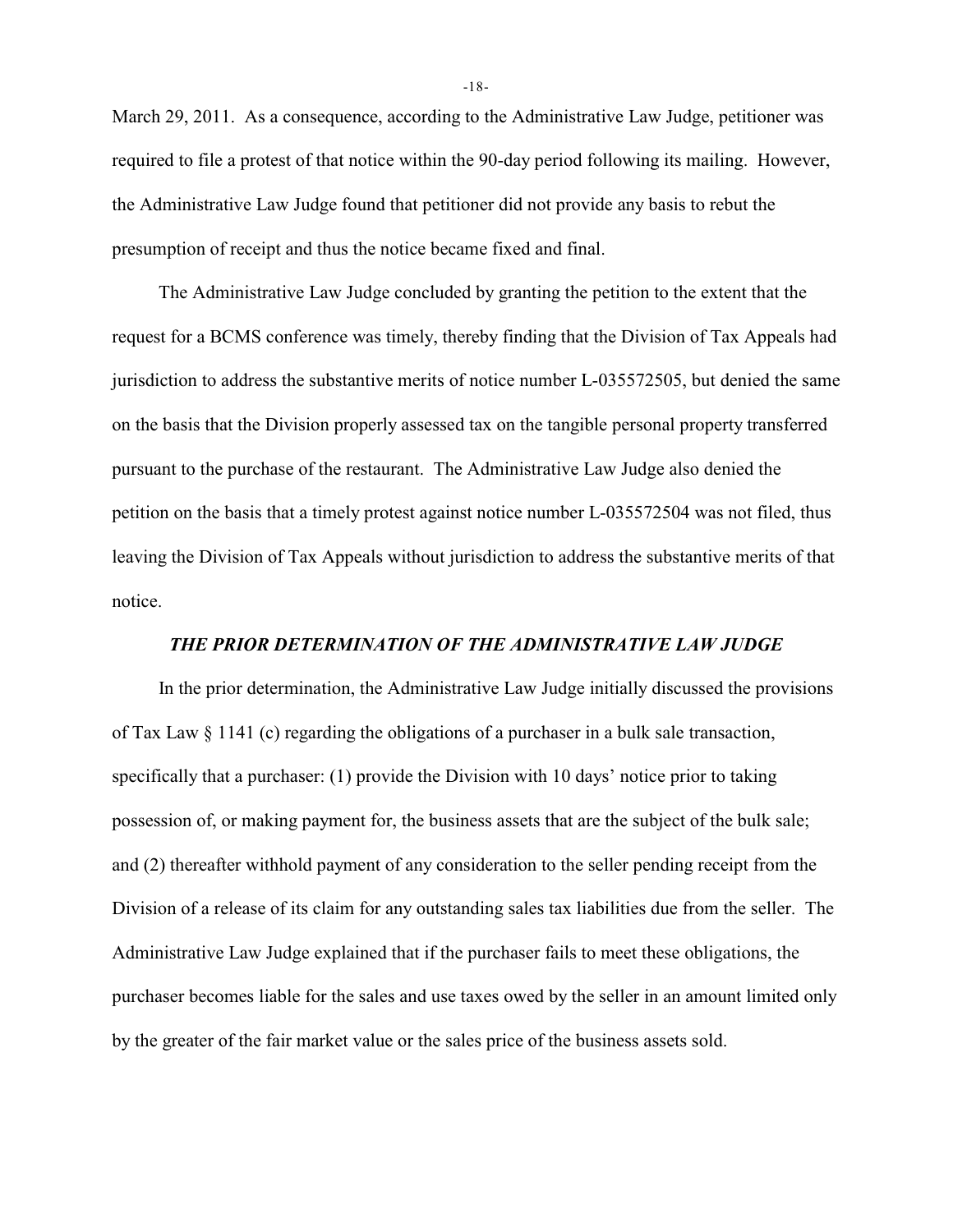The Administrative Law Judge concluded that even though petitioner had met his obligation to notify the Division of the proposed bulk sale of assets as required by Tax Law § 1141 (c), he had failed to meet his obligation to withhold payment from the seller as required by the same statute. Thus, the Administrative Law Judge concluded that petitioner was personally liable for the payment of the seller's outstanding sales tax.

The Administrative Law Judge also concluded that although petitioner appears to have been taken advantage of by the seller, such circumstances alone did not result in petitioner's liability pursuant to Tax Law § 1141 (c). Rather, petitioner's liability was based upon his own failure to withhold payment from the seller. The Administrative Law Judge rejected petitioner's contention that the imposition of liability on him was in violation of fundamental principles of fairness for the following reasons: (1) there was a provision in the rider clearly stating that the seller had a substantial sales tax liability; and (2) the Division had notified petitioner on several occasions that placing any funds due the seller in escrow until the sales tax liabilities were resolved would release petitioner from personal liability for such taxes.

Finally, the Administrative Law Judge addressed petitioner's arguments that because there was no transfer of the lease or title to other assets of the business, nor approval of petitioner's purchase of the assets by the franchisor, there was no bulk transfer. The Administrative Law Judge concluded that based upon petitioner's actual possession of the assets of the business, a bulk transfer of the assets occurred, thus subjecting petitioner to the provisions of Tax Law § 1141 (c) and 20 NYCRR 525.2 (a) (2) and 537.1 (a) (1).

### *ARGUMENTS ON EXCEPTION*

Petitioner argues that no legal transfer of property occurred because a term of the rider to the contract of sale, namely delivering the business to petitioner free of any state tax liabilities,

-19-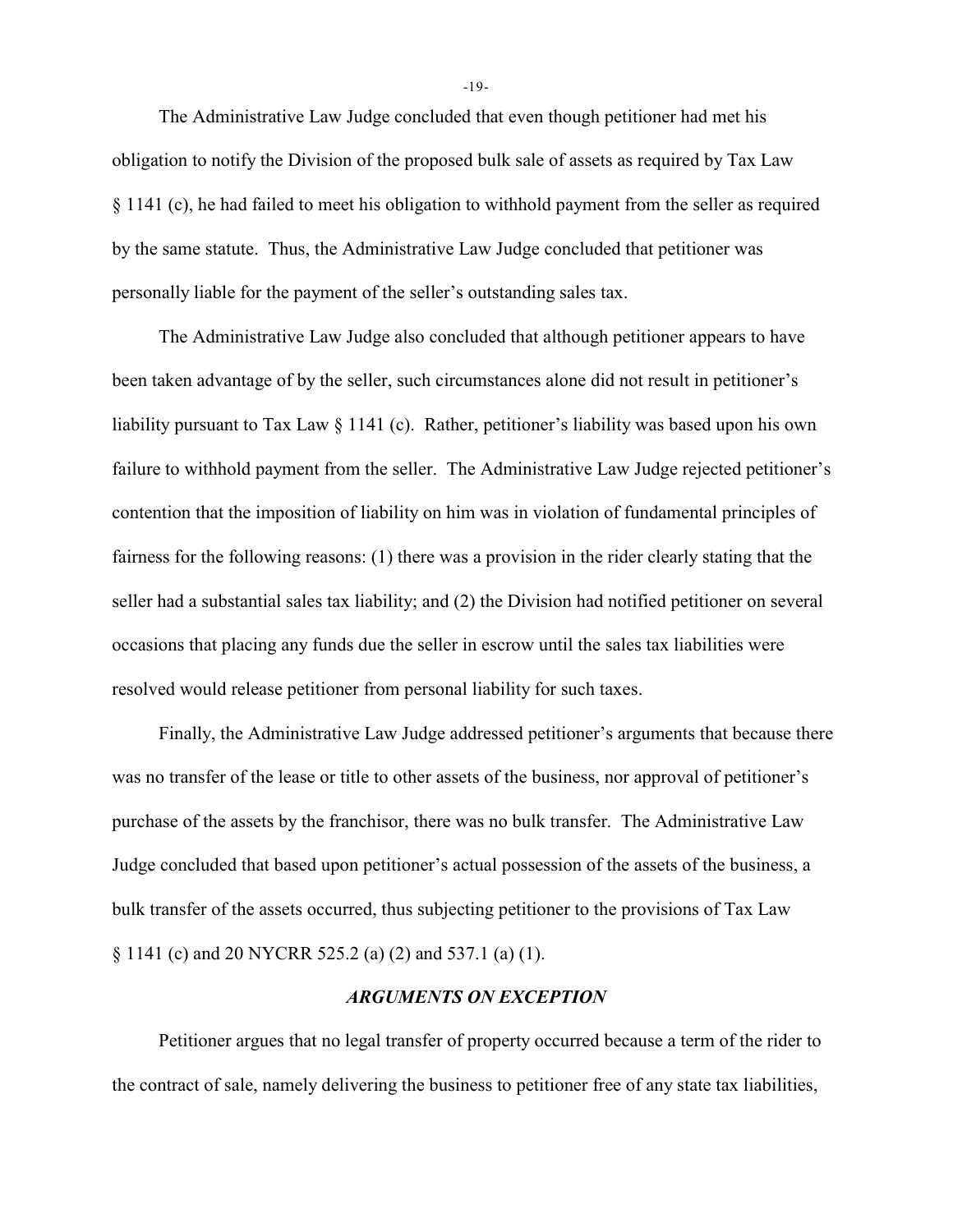was not met. In support, petitioner asserts that the seller defrauded petitioner by diverting a check that petitioner had delivered to the seller in the amount of \$80,000.00 made payable to "New York State sales tax." Petitioner also asserts that approval of the transfer by the franchisor was required. As no such approval was obtained, petitioner would have this Tribunal conclude that no taxable bulk sale of tangible personal property took place.

Additionally, petitioner argues that based upon the fraudulent acts of the seller, the application of the doctrine of equitable estoppel against the Division is appropriate in this matter. Petitioner's position is that the imposition of personal liability on him under the circumstances presented herein is inequitable, unfair and does not serve either the underlying purpose of Tax Law  $\S 1141$  (c) or the interests of justice.

Petitioner also argues that he is not liable for penalties and interest that accrue from the seller's unpaid taxes.

The Division argues that contrary to petitioner's assertion, a transfer of the business assets of Popeye's Chicken did occur. The Division points to the fact that petitioner operated the business for more than two years as evidence that such a transfer occurred. The Division further argues that petitioner did not comply with his obligations under Tax Law  $\S$  1141 (c) in that he did not timely notify the Division of the sale and did not withhold payment from the seller. The Division notes that as it was not a party to the agreement, the doctrine of equitable estoppel may not be asserted against it and it is not bound by the terms of those documents.

The Division explains that because petitioner was aware of the seller's outstanding sales tax liabilities of over \$200,000.00 prior to his transfer of any funds to the seller, holding petitioner personally liable for the outstanding sales tax liabilities of the seller is not an unfair or unjust result.

-20-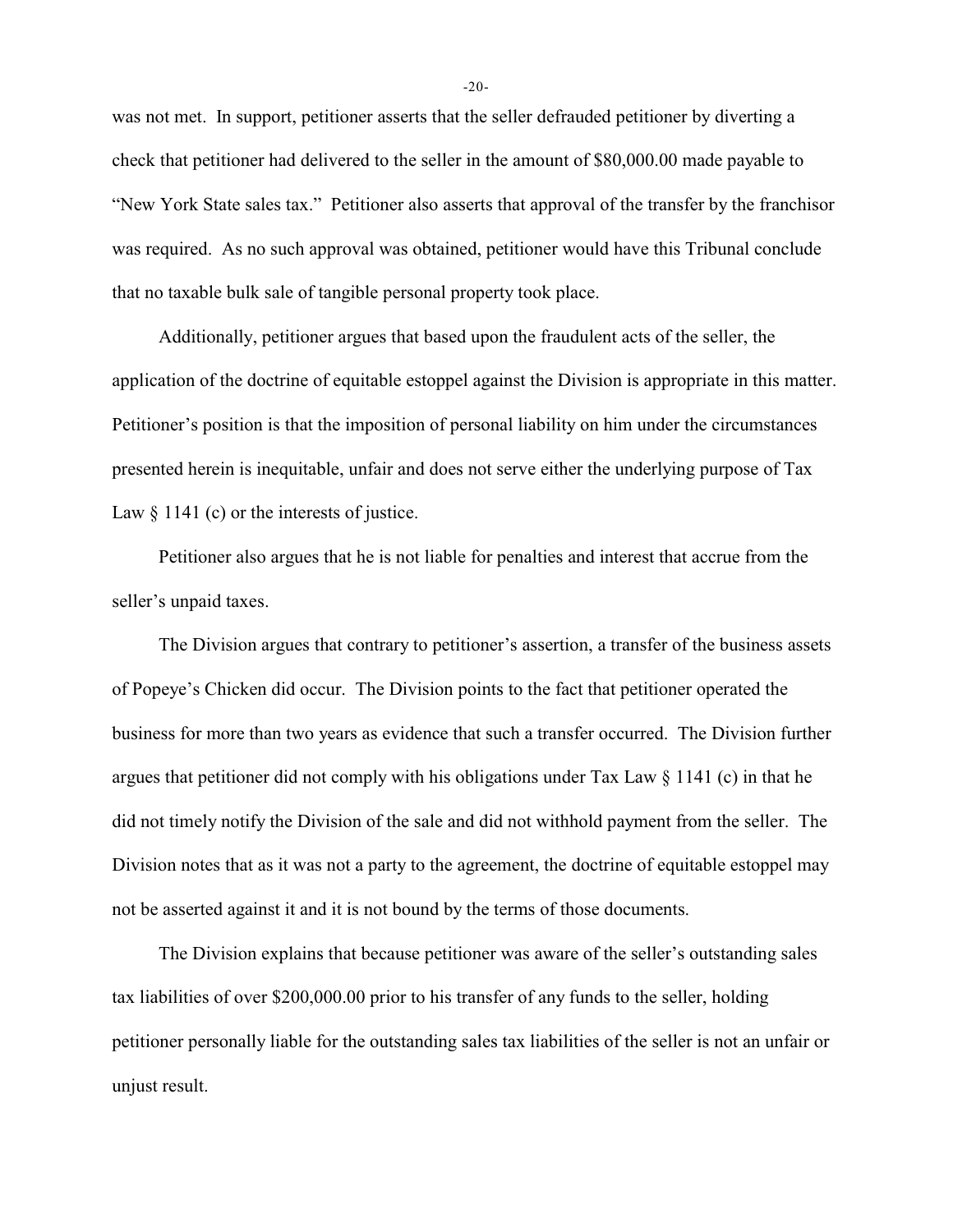With regard to the penalty issue, the Division notes that two separate notices of determination were issued in this matter, one dealing with the outstanding tax liability of the seller and one based upon the value of the tangible personal property transferred. The Division does not disagree that petitioner is not liable for interest and penalties on the seller's outstanding tax liabilities up until the notice of determination was issued to petitioner. However, it is the Division's position that after the notice was issued, the liability accrued interest. The Division argues that interest and penalty are appropriate with regard to petitioner's sales tax liability on the purchase of tangible personal property pursuant to Tax Law § 1105 (a). Finally, the Division asserts that petitioner failed in his burden to show reasonable cause or lack of willful neglect upon which this Tribunal could abate penalties.

#### *OPINION*

We begin with the question that we remanded to the Administrative Law Judge for supplemental determination; namely, whether petitioner timely protested either or both notices of determination here at issue.

Under the Tax Law, a taxpayer may protest a notice of determination by filing a petition for a hearing with the Division of Tax Appeals within 90 days from the date of mailing of such notice (Tax Law § 1138 [a] [1]), or, in the alternative, by filing a request for a BCMS conference if the time to petition for such a hearing has not elapsed (Tax Law § 170 [3-a] [a]). It is well established that this statutory time limit is strictly enforced and protests of statutory notices filed even one day late are considered untimely (*Matter of Am. Woodcraft*, Tax Appeals Tribunal, May 15, 2003; *Matter of Maro Luncheonette*, Tax Appeals Tribunal, February 1, 1996). If a protest is not filed within the 90-day statutory period, the notice of determination becomes a fixed and final liability, leaving the Division of Tax Appeals without jurisdiction to consider the

-21-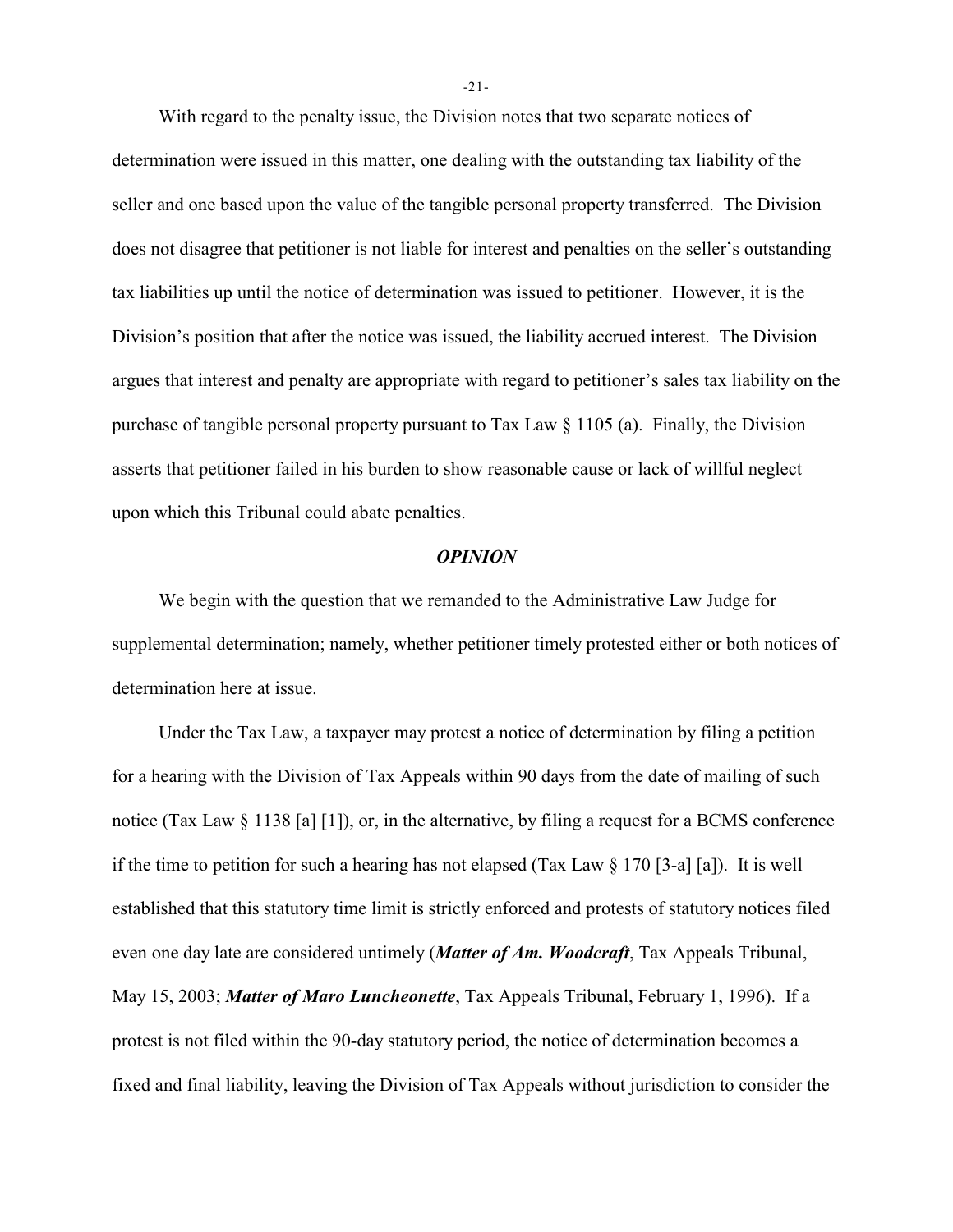substantive merits of the protest (Tax Law § 1138 [a] [1]; *see also Matter of Lukacs*, Tax Appeals Tribunal, November 8, 2007; *Matter of Sak Smoke Shop*, Tax Appeals Tribunal, January 6, 1989).

Where timeliness of a protest of a statutory notice is at issue, the initial inquiry is whether the Division has carried its burden of demonstrating proper issuance of the statutory notice by mailing the same by certified or registered mail to a taxpayer's last known address (Tax Law § 1138 [a] [1]; *Matter of Katz*, Tax Appeals Tribunal, November 14, 1991; *Matter of Novar TV & Air Conditioner Sales & Serv.*, Tax Appeals Tribunal, May 23, 1991). To prove the fact and date of mailing, the Division must show proof of a standard mailing procedure used by the Division by one with knowledge of the relevant procedures and proof that the standard procedure was followed in the particular instance in question (*Matter of United Water New York, Inc.*, Tax Appeals Tribunal, April 1, 2004). The Division may meet this burden by providing affidavits from its employees with knowledge of the Division's standard mailing processes and a properly completed CMR (*Matter of Western Aries Construction, LLC*, Tax Appeals Tribunal, March 3, 2011; *Matter of DeWeese*, Tax Appeals Tribunal, June 20, 2002).

Where the Division shows proper issuance of a notice of determination, a rebuttable presumption of receipt by the taxpayer to whom the notice is addressed arises (Tax Law § 1147 [a] [1]; *Matter of Ruggerite, Inc. v State Tax Commn., Dept. of Taxation & Fin. of State of N.Y.*, 97 AD2d 634 [3d Dept 1983], *affd* 64 NY2d 688 [1984]; *Matter of Azzato*, Tax Appeals Tribunal, May 19, 2011; *Matter of Shanghai Pavilion, Inc.*, Tax Appeals Tribunal, June 10, 2010; *Matter of Sugranes*, Tax Appeals Tribunal, October 3, 2002). Upon the Division's showing of proper issuance of the statutory notice, the taxpayer then bears the burden of proving that a timely protest was filed (*Matter of Malpica*, Tax Appeals Tribunal, July 19, 1990).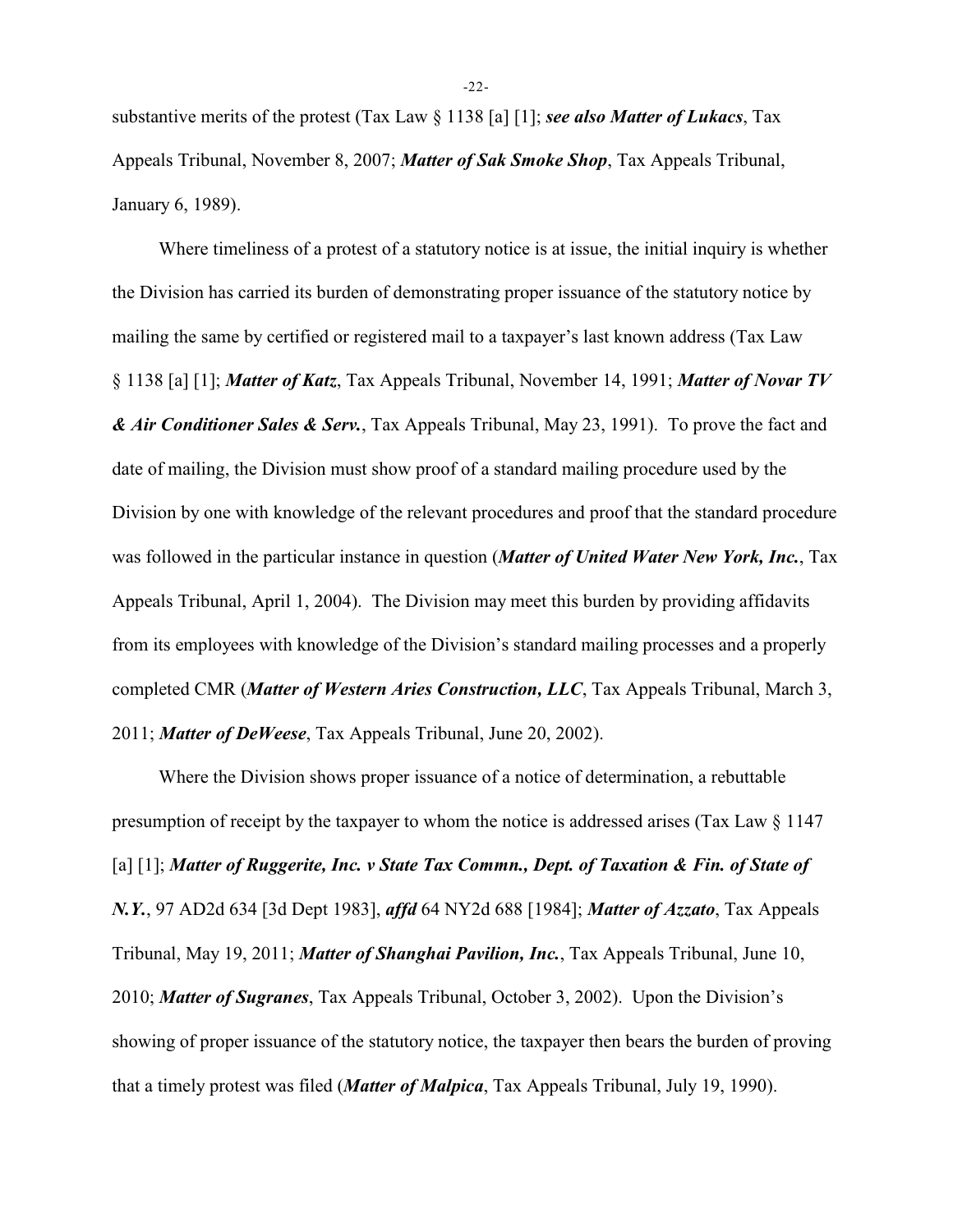With respect to notice number L-035572505, the notice of determination the Division issued to petitioner based on the taxable transfer of tangible personal property, we agree with the Administrative Law Judge that the Division failed to establish proper mailing of the notice. Specifically, the CMR that the Division offered as part of the proof that it followed its own mailing procedures with respect to this notice was flawed insofar as it failed to verify the number of pieces of mail delivered into the custody of the USPS for mailing on the date of its alleged issuance. Specifically, the stamped instruction to the USPS employee to hand-write or circle the number of pieces of mail on the CMR was not completed. Completion of this instruction confirms that the Division did not withhold any articles of mail from the multi-piece mailing and, in turn, establishes which specific pieces of mail were in fact delivered into the custody of the USPS for mailing on a specific date.

In a case such as this, where the Division has failed to establish the date of mailing, this Tribunal has held that the period within which a protest must be filed does not commence and the presumption of receipt does not attach (*Matter of Sugranes*, citing *Matter of Katz*). However, other evidence establishing the date of actual receipt of the notice, thereby commencing the 90-day period within which to bring a protest thereof, can overcome the Division's failure to prove the date of mailing of the statutory notice in the flawed CMR (*Matter of New York City Billionaires Constr. Corp.*, Tax Appeals Tribunal, October 20, 2011; *Matter of Rywin*, Tax Appeals Tribunal, April 24, 2008; *Matter of Brager*, Tax Appeals Tribunal, May 23, 1996). In this case, we agree with the Administrative Law Judge that petitioner's request for a BCMS conference, filed on August 8, 2013, established August 7, 2013 as the earliest date for actual receipt of the notice and triggered the 90-day period for filing a protest thereof. In the absence of conclusive proof that petitioner received the notice earlier, the filing date of petitioner's request

-23-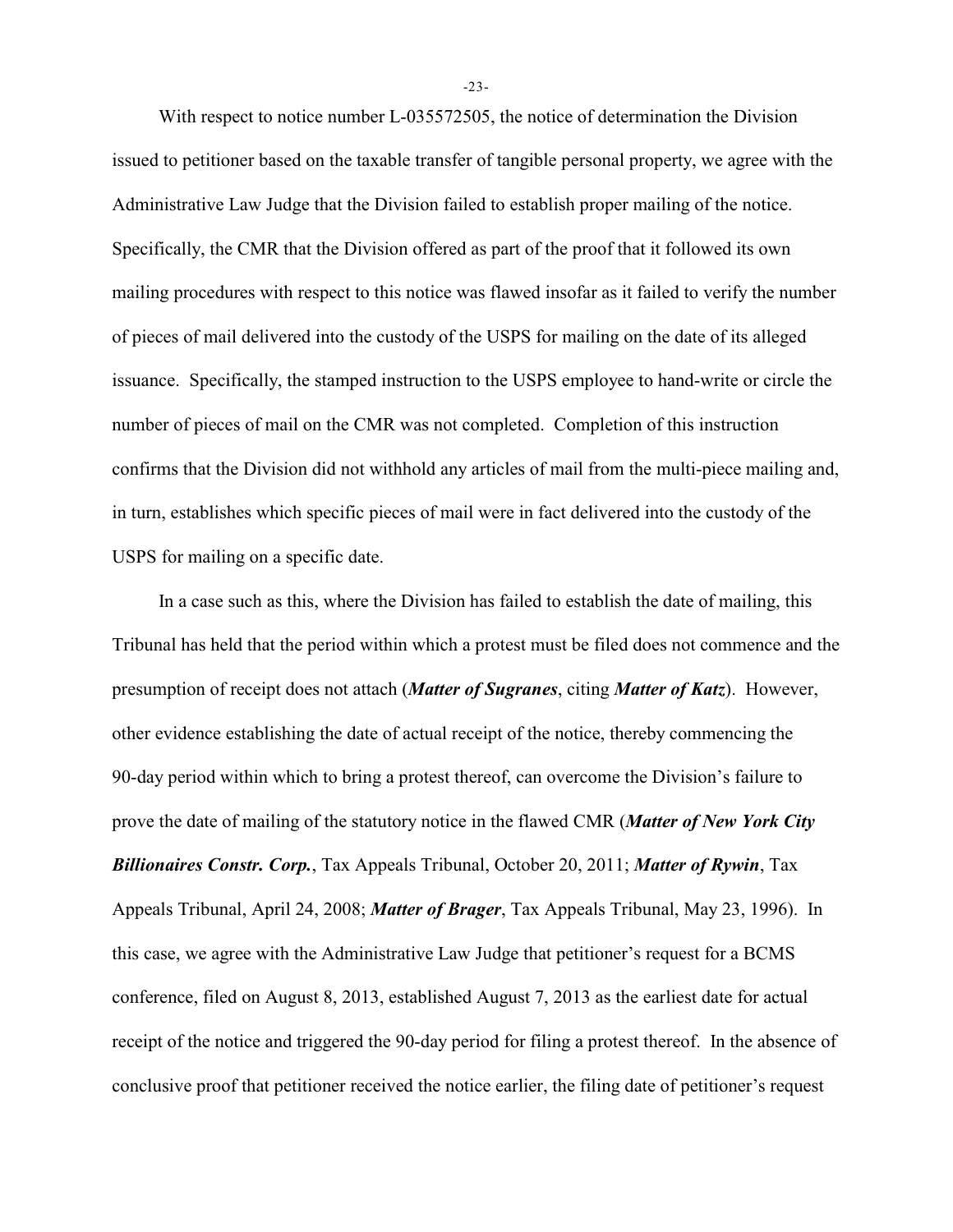for a BCMS conference is the first unequivocal evidence of actual receipt of the notice. Thus, it was that date that triggered the 90-day period within which to bring a protest of the notice (*Matter of Brager*). We do not find petitioner's testimony regarding having received some mailing from the Division to rise to the level of an admission of actual receipt of the statutory notice on a specific date (*cf. Matter of Hyatt Equities, LLC*, Tax Appeals Tribunal, May 22, 2008; *Matter of Riehm v Tax Appeals Trib.*, 179 AD2d 970 [3d Dept 1992], *lv denied* 79 NY2d 759 [1992], *rearg denied* 80 NY2d 893 [1992] [holding that an unequivocal admission of actual receipt of a notice of determination on a specific date is sufficient to trigger the protest period]). As petitioner's request for a BCMS conference fell within 90 days of the earliest date of actual receipt of the notice, we agree with the Administrative Law Judge that petitioner's request was improperly dismissed as untimely. As petitioner challenged BCMS' dismissal of his request within 90 days of the issuance of the conciliation order, the Division of Tax Appeals has jurisdiction to address the merits of his protest (Tax Law 170 [3-a]; 20 NYCRR 4000.5 [c] [4]).

Turning to petitioner's substantive arguments regarding the assessment of tax on the bulk transfer of tangible personal property pursuant to the purchase of Popeye's Chicken, petitioner asserts that the sale was never completed because title to the tangible personal property was never transferred.

We do not agree. A completed transfer of title is unnecessary to impose sales tax because sales tax is defined as a tax on a transaction resulting in the transfer of title or possession (or both) of tangible personal property (Tax Law §§ 1101 [b] [5], 1141 [c]; 20 NYCRR 525.2 [a] [2]). Petitioner testified that he took possession and used the property in subsequent years, thus establishing the transfer of possession of the tangible personal property upon which sales tax was due. Furthermore, we agree with the Administrative Law Judge that the notification of sale,

-24-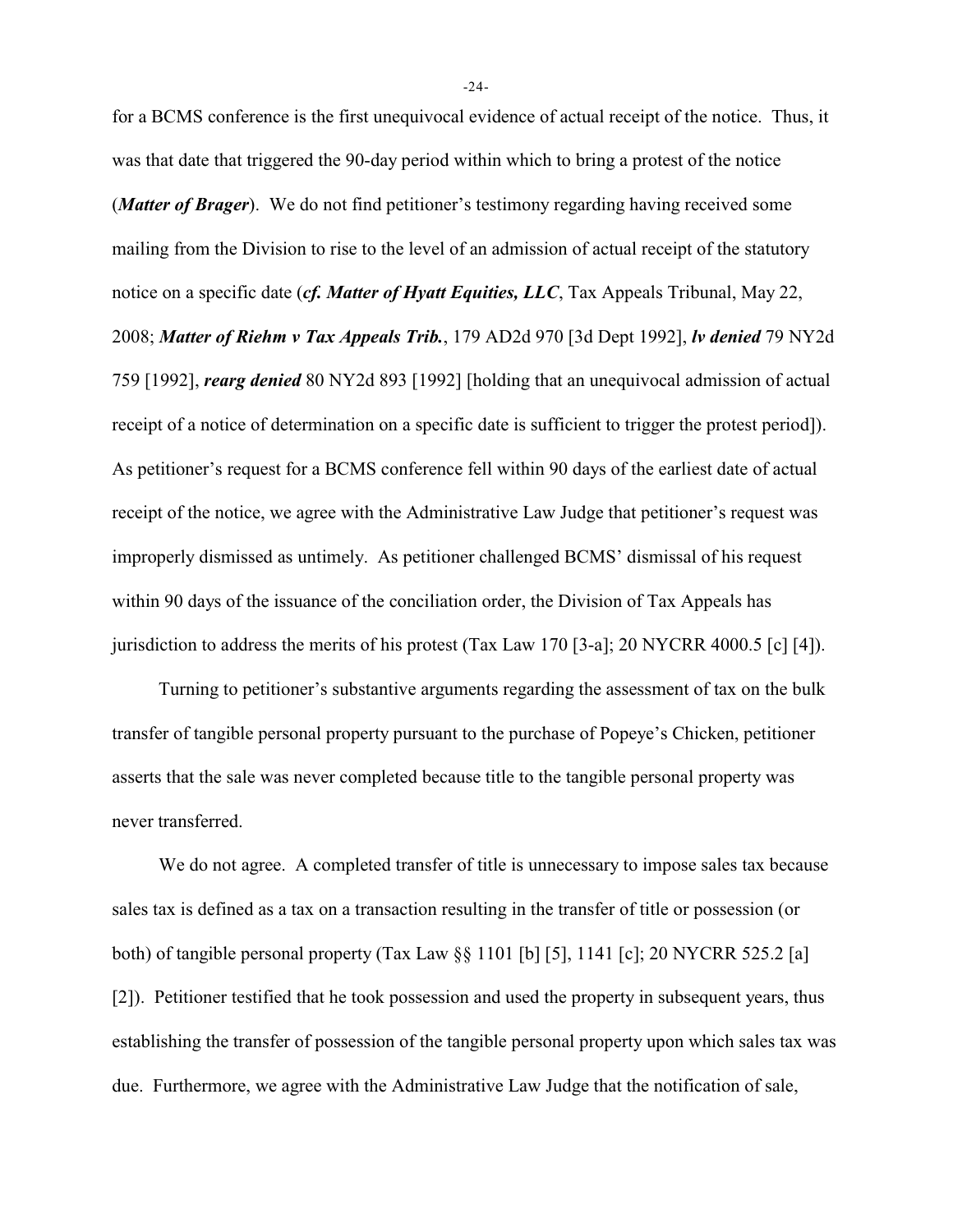transfer or assignment in bulk (form AU-196.10) filed by petitioner established the value of certain tangible personal property transferred to petitioner pursuant to the sale of the restaurant's assets, thus forming the basis for the Division's determination of sales tax thereon. Consequently, we sustain the Division's assessment of sales tax, notice number L-035572505, on the transfer of tangible personal property to petitioner.

We have also considered petitioner's argument that penalties and interest be abated. Penalties and interest on past due amounts of sales tax are provided for under Tax Law § 1145 (a) (1). Penalty and interest may be abated if petitioner shows that his past-due sales tax liability is due to reasonable cause and not due to will ful neglect (Tax Law  $\S 1145$  [a] [1] [iii]; 20 NYCRR 536.1; *Matter of Philip Morris, Inc.*, Tax Appeals Tribunal, April 29, 1993). However, in light of the record taken as a whole, we do not agree that petitioner had reasonable cause in failing to pay sales tax on the transfer of tangible personal property pursuant to the sale of the restaurant's assets. Of particular note is the fact that petitioner reported the value of the tangible personal property on the notification of sale, transfer or assignment in bulk regarding the sale of Popeye's Chicken. Furthermore, petitioner was made aware of the fact that sales tax was due, and the amount thereof, on the transfer of the tangible personal property by the Division's correspondence dated January 7, 2011. The record also shows that petitioner used the tangible personal property in operation of the business for two years after transfer of the tangible personal property at issue. We find that petitioner failed to bear his burden of showing reasonable cause and lack of willful neglect in remitting his sales tax liability and thus sustain the penalties and interest assessed in notice of determination L-035572505.

We now turn to the jurisdictional question on remand regarding notice number

-25-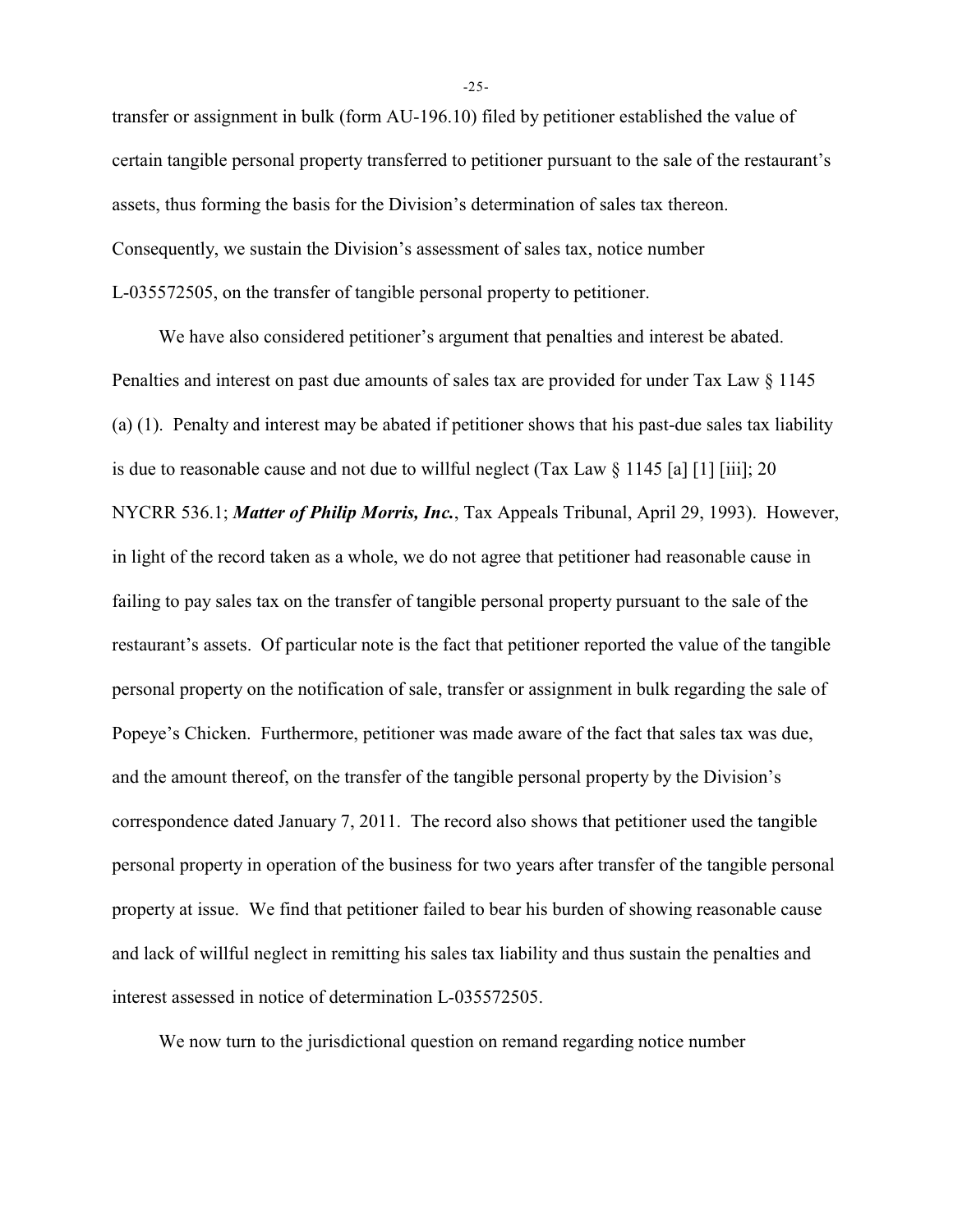L-035572504, the notice of determination the Division issued to petitioner based on derivative liability for the transferor's own outstanding and unpaid sales tax liability. As discussed with respect to notice number L-035572505, we have held that the Division can prove the fact and date of mailing of a statutory notice by providing affidavits from its employees with knowledge of the Division's standard mailing processes and a properly completed CMR (*Matter of Western Aries Construction, LLC*; *Matter of DeWeese*). A failure to comply precisely with the mailing procedure need not be fatal to the Division's case "if the evidence adduced is otherwise sufficient to prove mailing" (*Matter of Rakusin*, Tax Appeals Tribunal, July 26, 2011, citing *Coleman v Commr.*, 94 TC 82, 91 [1990]). The CMR in this case had the same flaw as the CMR for notice number L-035572505 in that the preprinted number of items being mailed was not circled or hand written on the CMR itself. However, the CMR in this case indicated only one item being mailed, notice number L-035572504, and bore the stamped USPS postmark dated March 29, 2011 and the initials of the USPS employee receiving the article of mail. Such a flaw in the CMR, without other evidence of mailing, would be fatal in a case where multiple pieces of mail are being delivered into the custody of the USPS (*see Matter of Rakusin*). However, due to the fact that there is only one piece of mail listed on the CMR, we agree with the Administrative Law Judge that the presence of the USPS postmark and the initials of the receiving USPS employee indicate that the lone article of mail indicated on the CMR was delivered into the USPS' custody for mailing on March 29, 2011. We agree that it can be inferred from the presence of the postmark and the USPS employee's initials on the CMR that the only article of mail listed thereon was delivered into the USPS' custody for mailing on the date indicated.

Thus, we agree with the Administrative Law Judge that under the specific circumstances outlined above, the Division has proven the date and fact of mailing by and through the affidavits

-26-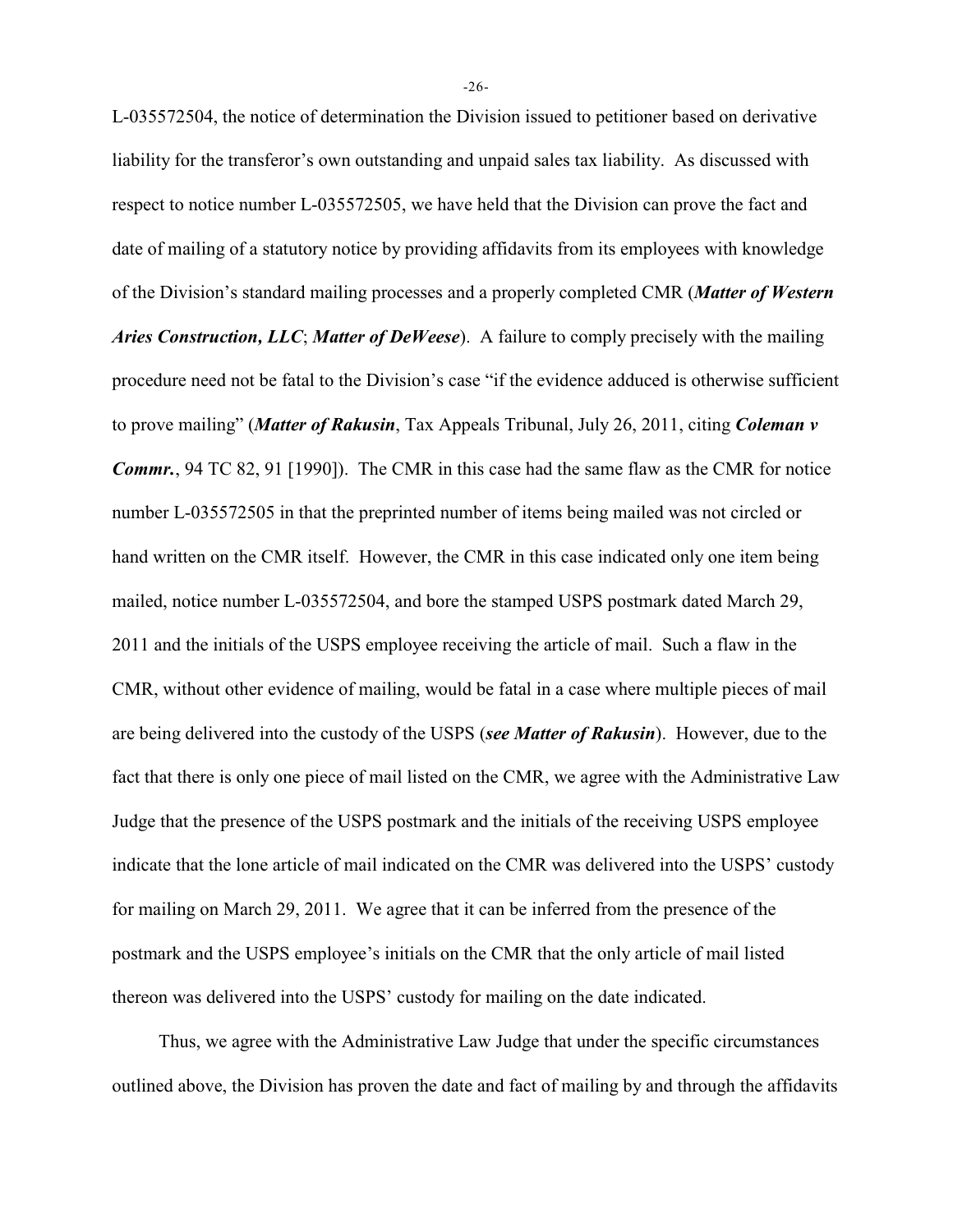of its employees and a CMR that is sufficient to prove mailing of notice number L-035572504 on March 29, 2011. We also agree with the Administrative Law Judge that petitioner has failed to rebut the presumption of receipt that attaches upon a showing of proper mailing (*see Matter of*

*Ruggerite, Inc. v. State Tax Commn., Dept. of Taxation & Fin. of State of N.Y.*). As the record does not indicate that petitioner filed any protest of the notice of determination until well after the end of the 90-day period within which to file a protest, the notice became a fixed and final liability. As previously discussed, this Tribunal has no jurisdiction to consider the substantive merits of protests of assessments that have become fixed and final (Tax Law § 1138 [a] [1];

*Matter of Lukacs*; *Matter of Sak Smoke Shop*). In light of the foregoing, we do not reach the substantive merits of petitioner's arguments regarding his derivative sales tax liability pursuant to Tax Law § 1141 (c).

Accordingly, it is ORDERED, ADJUDGED and DECREED that

1. The exception of Khayer Kayumi with respect to notice of determination L-035572505 is granted with respect to the question of timeliness, but is otherwise denied;

2. The exception of Khayer Kayumi with respect to notice of determination L-035572504 is denied;

3. The determination of the Administrative Law Judge on remand is affirmed;

4. The petition of Khayer Kayumi with respect to notice of determination L-035572505 is denied; and

5. The petition of Khayer Kayumi with respect to notice of determination L-035572504 is dismissed.